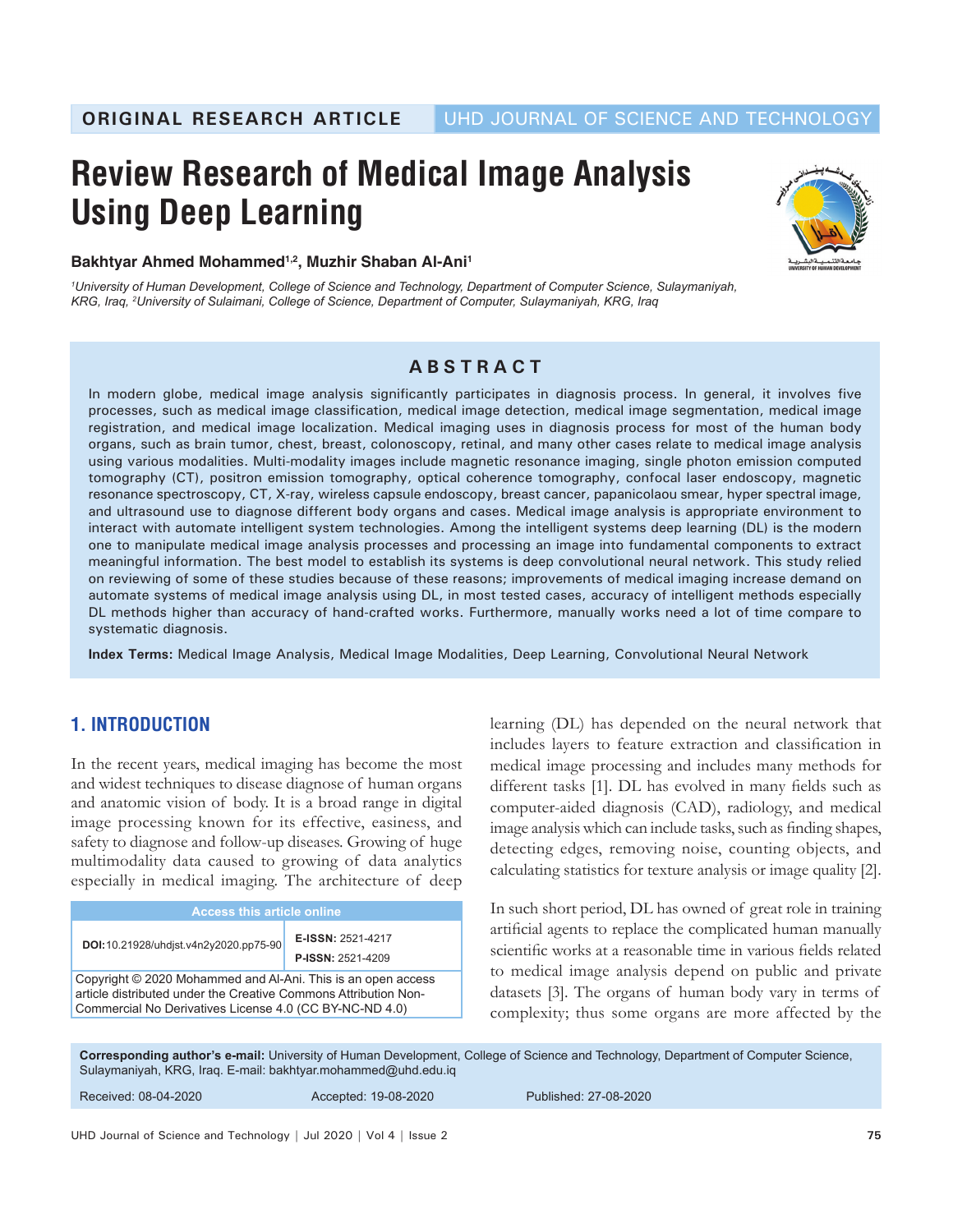process of ionization. Hence, it is important to carefully employ medical image modalities with techniques related to medical diagnosing. Furthermore, the accuracy of these modalities is too important at the first step of medical image processing [4]. The accuracy depends on different sensors or medical image devices to take images according to the ray spectrums to the modality types. Many spectrums are used to imaging body modality, some of them have too strong radiation as; gamma, while others have weak radiation to the human body, such; magnetic resonance imaging (MRI) which uses radio frequency (RF) [5]. Deep artificial neural network (Deep ANN) model was innovated in 2009, from the very beginning this branch is developing till now. In the present time, deep neural network types are the strongest machine learning methods to analyze various medical imaging [6]. In general, medical image analysis consists of five processes, such as medical image classification, medical image detection, medical image segmentation, medical image registration, and medical image localization. Furthermore, graphical processing unit (GPU) is imperative hardware part that supports improvement and acceleration of medical imaging analysis processes, such as image segmentation, image registration, and image de-noising, based on various modalities such as X-ray, CT, positron emission tomography (PET), single photon emission computed tomography (SPECT), MRI, functional MRI (fMRI), ultrasound (US), optical imaging, and microscopy images. It enables parallel acceleration medical image processing to work in harmony with DL [7].

DL is rapidly leading to enhance performance in different medical applications [8]. Some important criterions have great role in the development of medical image analysis processes, such as region of interest (ROI) which has great role of early detection and localization, in such processes as predicting the bounding box coordinates of optic disk (OD) to diagnose of glaucoma and diabetic retinopathy diseases using DL methods [9], and colonoscopy diseases such as adenoma detection rate (ADR) using convolutional neural network (CNN) [10]. Within this process, automatic analysis supports with report generation, real-time decision support, such as localization and tracking in cataract surgery using CNN [11]. Large training set is another essential element since DL methods can learn strong image features for volumetric data as 3D images for landmark detection with many good ways to train these datasets [12]. Advancements in machine learning, especially in DL, can learn many medical imaging data features resulting from the processes such as identify, classify, and quantify patterns that aid of handcrafted processes for medical image modalities using DL methods to automate interpretations [8].

However, medical imaging data includes noise, missing values, and inhomogeneous ROI which cause inaccurate diagnose. ROI provides accurate knowledge that aids clinical decisionmaking for diagnostics, treatment planning, and accurate feature extraction process cause accurate diagnostic and increases the accuracy [13]. Edge detection is another key process for medical imaging applications that can be used in image segmentation, usually according to homogeneity in the way of two criterions; classification, and detection of all pixels by CNN using filters [14]. CNN method can avail local features and more global contextual features, at the same time; regardless of the different methods adopted in the architecture of CNN [15]. The architecture of CNN capable to change such as used fully connected network FCN instead of CNN method using semantic segmentation to effectively and accurately detect brain tumor in MRI images [16].

Certainly, the advancement of medical image analysis is slower than medical imaging technologies, mostly because of the study of DL for components of medical image analysis and specifically CNN is a big necessity to improve accuracy of methods for components by working on lessens obstacles such as training datasets, and declining error rate.

# **2. MEDICAL IMAGE MODALITIES**

The essentials of data types in medical image processing are medical images. There are various cases according to the body places, organs, and different disease that became physiologists to think of different techniques to show significant features related to the medical cases. Most of the techniques that used in medical imaging rely on visible and non-visible radiations except MRI. These techniques use various body organs based on cases. Multi-variability of these modalities is necessary because of some reasons. The most significant reason is effectiveness of some of these techniques to some specific tasks, such as MRI for brain and CT for lung. Another reason is the impact of ionizing radiation to human body according to impacts of ionizing which damages DNA atom and nonionizing rays which does not have any side effect to human body organs [5].

MRI uses radiofrequency signals with a powerful magnetic field to produce images of the human tissues. MRI is dominant among other modality types because of its safety and rich information [17]. Usually, it is used in neurology and neurosurgery of brain and spinal. It shows human anatomy in all three planes; axial, sagittal, and coronal. It is used for quantitative analysis for most of the neurological diseases as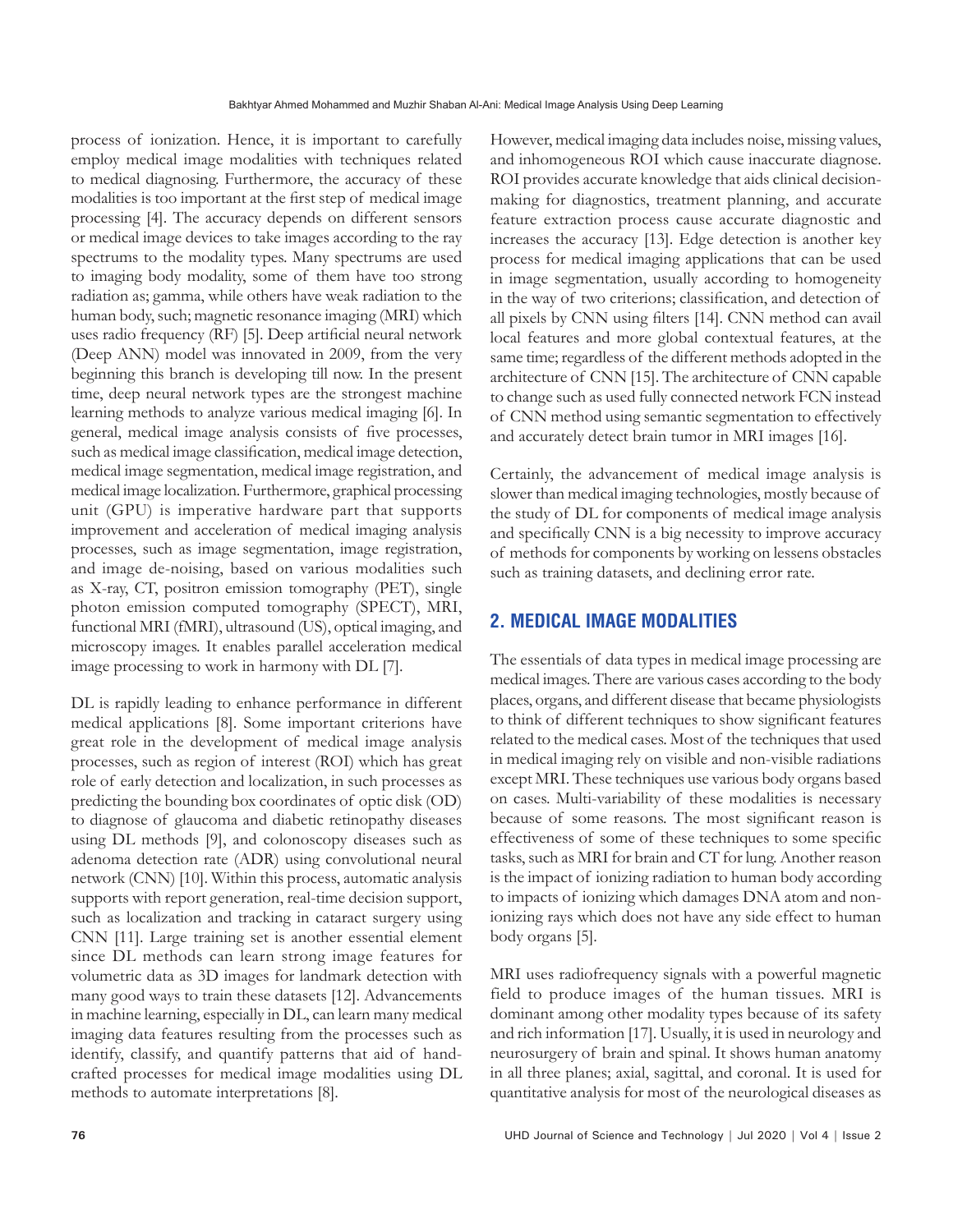brain [18]. Furthermore, it is able to detect streaming blood and secret vascular distortions. In spite MRI takes priority over others because of its characteristics which are superior image quality and ionizing radiation [19].

It is beneficial to process of accuracy enhancement, reduce noise, detection speed improvement, segmentation, and classification [17].

MRI of sub-cortical brain structure automatic and accurate segmentation using CNN to extract prior spatial features and train the methods on most of complicated features to improve accuracy which is effective for the processes, such as pre-operative evaluation, surgical planning, radiotherapy treatment planning, and longitudinal monitoring for disease progression [20]. It provides a wealth of imaging biomarkers for cardiovascular disease care and segmentation of cardiac structures [21]. Furthermore, it provides rich information about the human tissue anatomies so as to earn soft-tissue contrast widely. It is considered as a standard technique [17]. It provides detail and enough information about different tissues inside human body with high contrast and spatial resolution subsequently. It engages broadly to anatomical auxiliary examination of the cerebrum tissues [18]. Bidani *et al.* (2019) showed that MRI is important to diagnose dementia disease by scanning brain MRI which indicates by declining memory [22].

Geok *et al.* (2018) used MRI to brain stem and anterior cingulate cortex to classify migraine and none-migraine data using DL methods [23].

Another application of brain MRI is early detection and classification of multi-class Alzheimer's disease [24]. Suchita *et al.* (2013) showed complexity of MRI brain diagnosis which is challengeable because of variance and complexity of tumors [25]. Padrakhti *et al.* (2019) showed brain MRI useful to age prediction, as brain age estimation [26].

During MRI data acquisition group of 2-D MRI images can represent as 3-D because a lot of frame numbers, like in brain. Many different contrast types of MRI images exist, including axial-T2 cases use to edematous regions and axial-T1 cases use to the healthy tissues and T1-GD uses to determine the tumor borders, cerebrospinal fluid (CSF) uses to edematous regions in fluid-attenuated invasion recovery (FLAIR). There are several types of contrast images such as FLAIR, T2- Weighted MRI (T2), T1-Weighted MRI (T1), and T1-GD gadolinium contrast enhancement [17].

Brain MRI is one of the best imaging techniques employed by researchers to detect the brain tumors in the progression phase as a model for both steps of detection and treatment [27]. It is useful to supply information about location, volume, and level of tumor malignancy [28]. Talo *et al.* (2018) showed that traditionally the radiologists selected MRI to find status of brain abnormality. The analysis of this process was time consumer and hard, to solve this problem, utilized computer-based detection aid accurately and speedy of diagnosis process [29].

Magnetic resonance spectroscopy (MRS) is a specific modality for the evaluation of thyroid nodules in differentiation of benign from malignant thyroid tissues [30]. PET is a type of nuclear medicine images, as scintigraphy technique, it is a common and useful medical imaging technique that is used clinically in the field of oncology, cardiology, and neurology [7]. SPECT can supply actual three-dimension anatomical image using gamma ray [7]. Elastography uses to liver fibrosis, tactile imaging, photo-acoustic imaging thermography, such as passive thermography, and active thermography, tomography, conventional tomography, and computer-assisted tomography [31]. Accurate features of CT images for chest diagnosis, such as ground glass opacity to detect COVID-19 pneumonia cases, made it use in training process in improving computer-aided methods as a fast process, also it aids the clinicians especially in the diagnosis of COVID-19 infection cases [32]. Optical coherence tomography (OCT) uses low coherence light to take two and three-dimension micrometer resolution within optical scattering. It is used to early diagnosis of retinal diseases [33]. OCT images show clearly intensity variances, low-contrast regions, speckle noise, and blood vessels. [34]. Furthermore, retinal image is another modality to measure retinal vessel diameter [35]. Sun *et al.* (2017) used another sensor which is portable fundus camera used for huge datasets of retinal image quality classification which is differ from diabetic retinopathy screening systems, using CNN algorithms [36]. Papanicolaou (PAP) smear is another medical image modality used to identify the cancerous variation of uterine cervix using the learning-based method by segmenting separated PAPsmear image cells [37]. Nguyen *et al.* (2018) tested microscopic image as another type of medical image modality that took from 2D-Hela and PAP-smear datasets [38]. Confocal laser endoscopy (CLE) is another medical image modality type that relied on to diagnose and detect brain tumor for its accuracy and effectiveness in carrying out the automatic diagnosis [39]. It is a type of advanced optical fluorescence technology which undergoing application assessments in brain tumor surgery while most of the images distorted and interpreted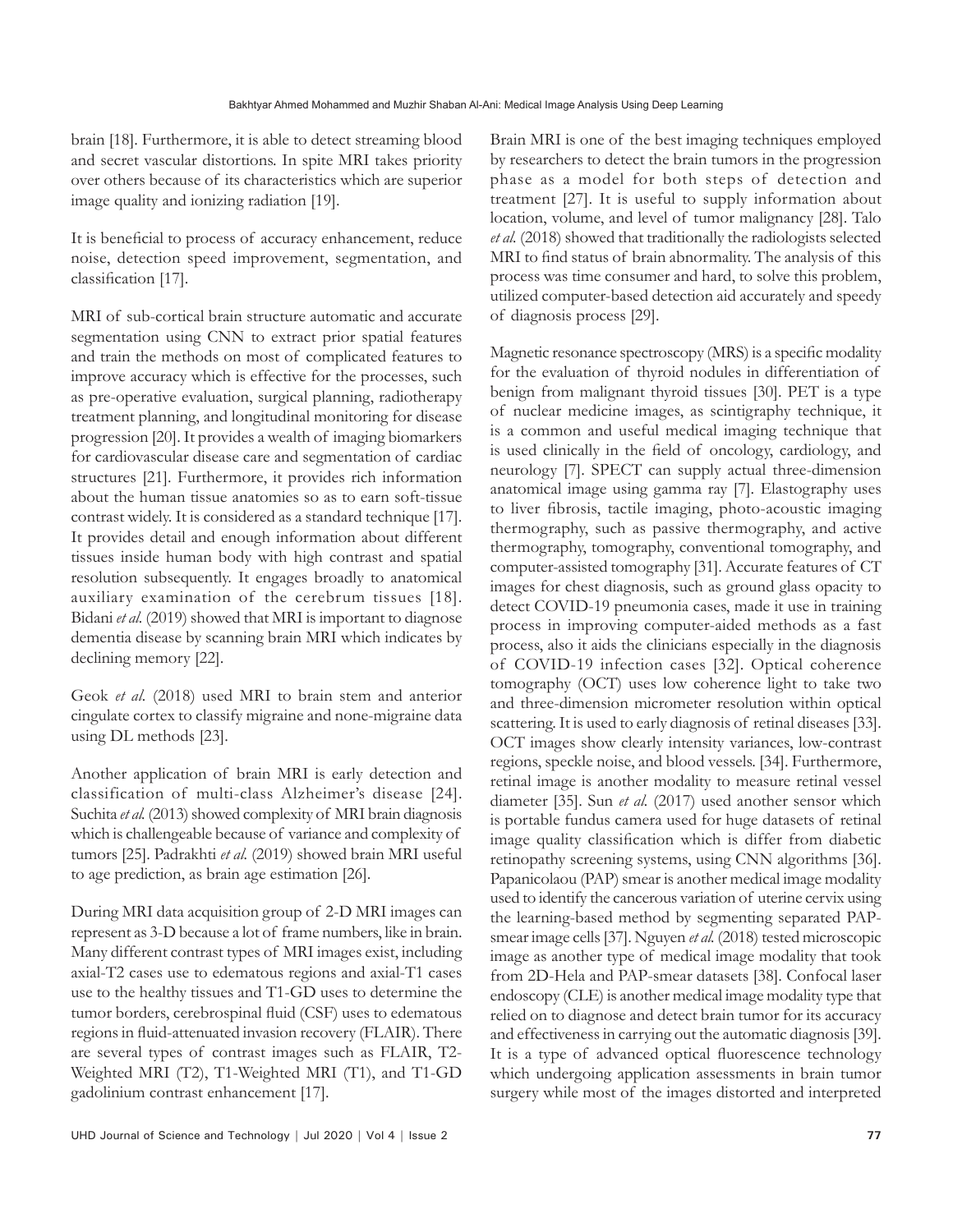as non-diagnostic images [40]. In gastrointestinal diseases, new medical imaging technique innovated which known as wireless capsule endoscopy (WCE) to record WCE frame images to detect abnormal patterns [41]. It uses to diagnose of gastrointestinal diseases through a sensor which is quite small to swallow and capture every scenes of anatomical parts that pass through them [41]. Dermoscopic image is another useful modality and is dermoscopic images that use to skin lesion [42], [43]. Breast cancer (BrC) image is another type of well-known cancers that rely on such medical image modalities as mammography which known as X-ray of breast, US which is called sonogram [44]. Furthermore, histology images use to determine multi-size and discriminative patches to classify BrC [45]. Masood *et al.* (2012) determined fineneedle aspiration (FNA) data as another way to take breast sample [46]. M. hyper-spectral image (HSI) is another new modality use to diagnosis and early detection of oral cancer using CNN before surgery [47]. Dey *et al.* (2018) used it to early detect of oral cancer in habitual smokers [39]. N. Single X-ray projection uses to monitoring and radiotherapy tumortracking to analyze tumor motion [48].

# **3. MEDICAL IMAGE ANALYSIS**

It is the process of analyzing medical images through medical image analysis techniques. These techniques are composed of five main components named, medical image classification, medical image detection, medical image segmentation, medical image localization, and medical image registration.

## **3.1. Medical Image Classification**

This element of medical image analysis techniques is responsible for classifying labeled image classes based on their features. In this process, the homogeneity and heterogeneity features determine how the classes are categorized. In traditional methods, shape, color, and texture used to be key features for categorizing labeled image classes. Whereas, in modern methods, where DL is essential for labeling images, various algorithms have become fundamental tools for accurate multi-class label classification [49]. Categorization process is a technique that follows extraction process. It runs on selected features [27].

Litjens *et al.* (2017) departed classification process into two phases; either image classification and object or lesion classification. Image classification is the first medical image analysis process that depart the image into some smaller image sizes, but object classification works on the small data that identified earlier [50]. Suchita *et al.* (2013) identified different objects in the image as the main function of classification technique. Hence, she classified images into two main subdivisions; supervised; and unsupervised [25].

In supervised learning, datasets are the most significant reasons to teach the methods and increase accuracy through feature extraction process [22].

Wong *et al.* (2018) showed that MRI brain images are used to diagnose tumors and classify them according to classes as, no tumor, low grade gliomas, and glioblastomas. Those classes can also be subdivided as in gliomas which are classified to I and IV according to the World Health Organization classification [51].

Image quality determines the class of the examined images. Low image quality is considered inappropriate for diagnosis [52].

It is worth mentioning that some researchers use synonyms for classification, such as CADx. Among them, Ker *et al.* (2017) employed different terms to represent various CNN algorithms [53].

Rani (2011) explained data mining can be performed in many ways, all techniques are important in special manners and classification is an analysis technique used to retrieve important and relevant information about data. It can be applied as micro-classifications in mammograms, classification of chest X-rays, and tissue and vessel classification in MRI. When this technique in DL counts on CNN, it can come up with valuable benefits translated as proper working in noisy environments [54].

Suzuki (2017) compared between Massive Training Artificial Neural Network (MTANN) and CNN models. They are used to classifying lung nodules and non-nodules. Each has advantages that distinguish it from the other. For instance, in classification of lesions and non-lesions in CAD, MTANN scored a better result of decreasing False Positives. On the other hand, CNN is able to score higher accuracy level within areas under the ROC curve (areas under curve). For example, if MTANN manages to score 0.882 for lung nodules under ROI, then CNN will score 0.888 for seven tooth types under the same circumstances in computer vision [1].

Yamashita *et al.* (2018) explained that CAD has become a part of routine clinical work for detecting brain, breast, eye, chest, etc. For each organ, this classification process plays special role. For brain, CAD applies fMRI in two stages to detect autism spectrum disorder (ASD). During the first stage, CAD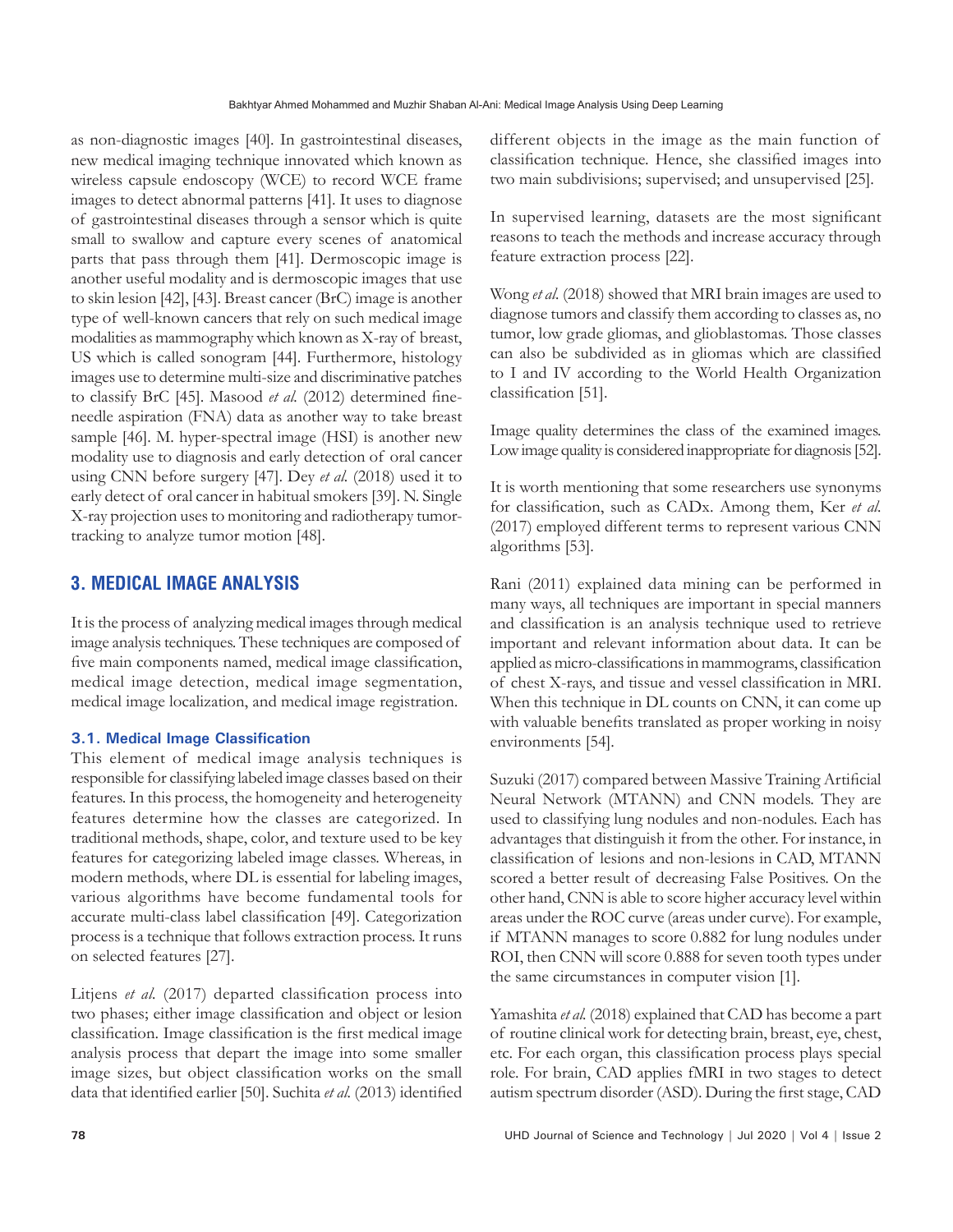will identify the bio markers for ASD. While in the second stage, in two subdivision steps, CAD depends on fMRI with accuracy of 70% to identify the anatomical structure.

Certainly, CNN can be used as a magic tool for classification. Another advantage for CNN in this regard is using it for processing target objects separated from medical images. However, it is not deniable that this process requires a large number of training data [55].

Ruvalcaba-Cardenas *et al*. (2018) tested that 2D-CNN 3D-CNN models are well used for small class separation using single-photon avalanche diode sensor in low-light indoor and outdoor daytime conditions as long as using noise removal algorithm with 64 X 64-pixel resolution [56].

The process of identifying labels and lesions types requires a lot of sufficiency work specially to determine early treatment [14]. The whole chain process extracts the features of microscopic image classification [38]. Table 1 illustrates some important reviews of classification process.

### **3.2. Medical Image Detection**

Finding abnormal objects are the main goal of medical Image Detection. Usually, detecting the abnormality happens through comparing two cases on the images. Most of the time, this process takes place with the aid of computer-aided detection (CAD). This starts with identifying objects on the images through the application of detector algorithms [16]. To reduce time consumption and reach efficient detection, experts have dedicated time and efforts to find faster and accurate methods. Marginal space learning is one of the significant approaches in which more efficient and faster in function compare to traditional methods [3]. The function of CAD in this process is to de-stress the radiologists who use manual diagnosis by easily selecting the abnormality on the images. From this standpoint, CAD can take different forms based on its function. The forms are, detection regions aid of processing techniques, set of extracted features, and extracted features fed in to classifier [8]. Diagnosing brain tumor through automatic detection may face difficulties that require smart intervention [64].

Actually, MRI is multi used for diagnoses for other diseases. Alkadi *et al.* (2018) used it for prostate cancer diagnosis to provide information on, location, volume, and level of malignancy [28].

The good thing about automated diagnosis for all medical imaging fields is the attempt to increase accuracy and reduces time consumption [65]. In neurodegenerative diseases, dementia for instance which causes of lessens in memory, language, and lack of wise [22]. That can boost the performance of CNN and improve detection and localization accuracy [41]. For super-pixel image analysis, different structure detection required. This engages image augmentation to aid CNN to extract the features from the original dermoscopy image data [43].

The role of detection lies in identifying abnormal among normal cases. The whole process is called CNN-based CAD system. Ker *et al.* (2017) employed computer aided in collaboration with 2D and 3D-CNN detection for various detection purposes, especially it used for lymph node detection to diagnose infection or tumor [53]. Tajbakhsh *et al.* (2016) shaded the light on detection process which is a complicate process. He divided into two stages, polyp detection, which works on increasing the rate of misdetection by finding perception changing features such as, color, shape, and size of colon features. However, the feature of shape is more affective compare to other features. Moreover, pulmonary embolism (PE) detection, which causes of blocking pulmonary arteries because blood clots that barrier transmit blood from lower extremity source to lung using CT pulmonary angiography (CTPA) which is time consuming, and death rate of PE is 30% but it becomes 2% with right treatment with implementing the deep CNN method [52].

The advantages and disadvantages of each practical technique lie in its outcome balance between accuracy and cost of operation in edge detection. Laplacian of Gaussian edge detector, convolve image by filter of high pass filter to find edge pixels so as to analyze edge pixel places from both sides. Canny edge detector which considers optimal edge detector so as to get the lowest error rate in the detection of real edge point and 2D Gabor filter which its utilization rely on frequency and orientation representations [35]. It is agreed that CAD works on ROI in image analysis. Meaning that, detection gathers the regions of interest in one limited area. This is can be seen in MRI of brain tumor, and it determines earliest signs of abnormality. Altaf *et al.* (2019) used 3D CNN to detect BrC using automated breast US image modality using sliding window technique to extract volume of interests, then using 3D-CNN to determine the possibility of existing tumor [59].

Experts and technology development have been working hard in this field to make medical image analysis more sufficient and fruitful. The attention of experts is not limited to software only, but hardware section is also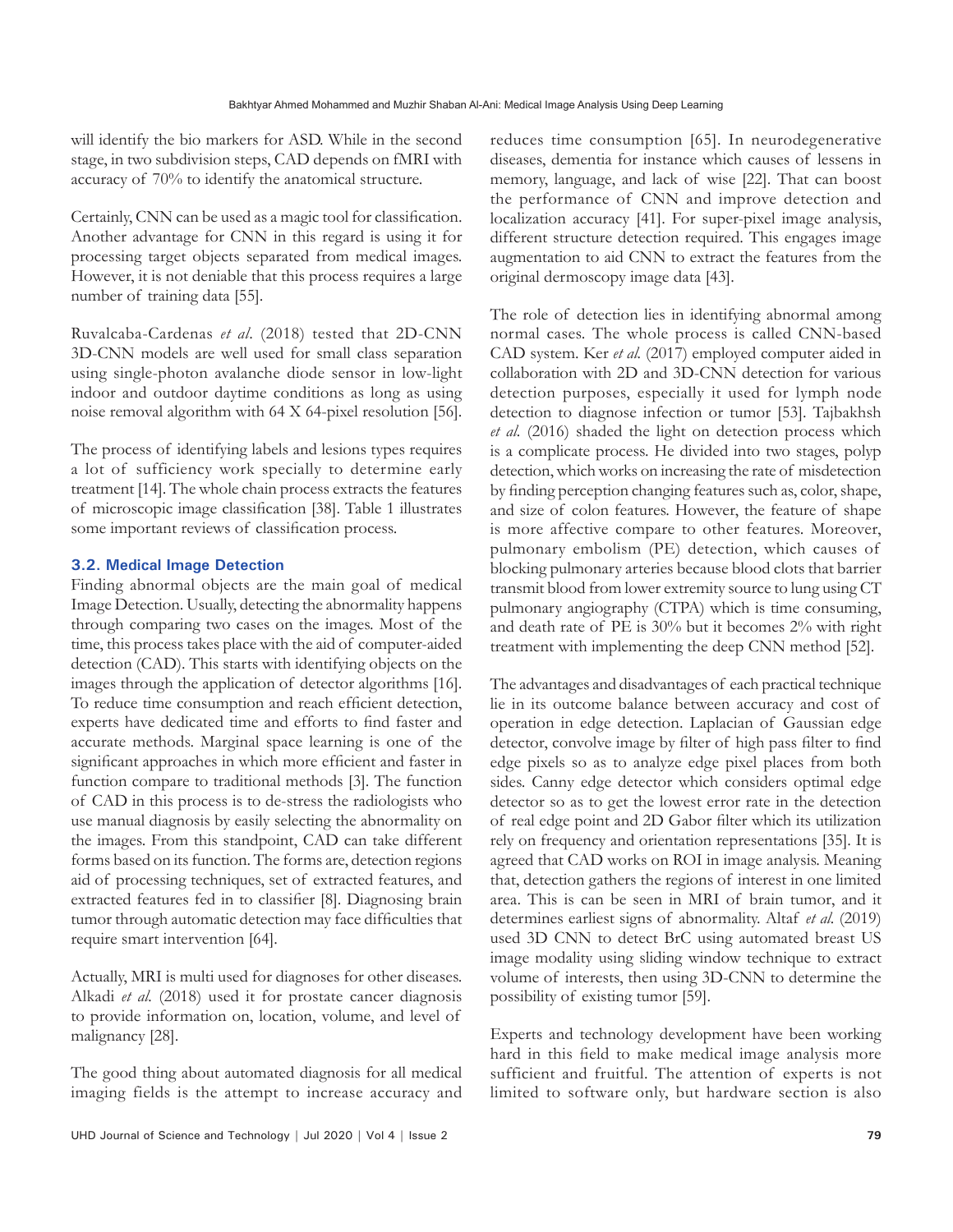| בווסטון וויידיוס וואס איז א א האטוויסטוויט וויידיוס א האטוויסט וויידיוס א האטוויסט וויידיוס א האטוויסט וויידי |                                                                                                   |                                                                     |                                                         |                                                                                                  |                                                    |                                                                           |  |
|---------------------------------------------------------------------------------------------------------------|---------------------------------------------------------------------------------------------------|---------------------------------------------------------------------|---------------------------------------------------------|--------------------------------------------------------------------------------------------------|----------------------------------------------------|---------------------------------------------------------------------------|--|
| Author                                                                                                        | <b>Type of application</b>                                                                        | <b>Method</b>                                                       | <b>Modality</b>                                         | <b>Used dataset</b>                                                                              | <b>Accuracy</b>                                    | Advantage                                                                 |  |
| Mohsen<br>et al. [27]                                                                                         | <b>Brain Classification</b>                                                                       | Deep Neural<br>Network (DNN)                                        | <b>Brain MRI</b>                                        | 66 private MRI                                                                                   | 96.97%                                             | DNN more accurate<br>than; KNN, LDA, and<br>SMO                           |  |
| Suchita<br>et al. [25]                                                                                        | <b>Brain Classification</b>                                                                       | <b>ANN</b>                                                          | brain MRI                                               | 70 MRI                                                                                           | 98.60%                                             | Object identification                                                     |  |
| Tajbaksh<br>et al. [52]                                                                                       | Colonoscopy Frame<br>Classification                                                               | Deep CNN                                                            | Colonoscopy<br>frame images                             | 6-colonoscopy videos;<br>4000 frames from<br>ImageNet                                            | Reduced<br>FP by 10%,<br>15%, and<br>20%           | Improved CNN method                                                       |  |
| Ahn<br>et al. [57]                                                                                            | <b>Skin Disease</b><br>Classification                                                             | Convolutional<br>sparse kernel<br>network (CSKN)                    | X-ray, and<br>dermoscopy<br>images                      | IRMA, and ISIC 2017                                                                              | 95.30%                                             | supervised CSKN<br>classification higher<br>than others                   |  |
| Ker<br>et al. [53]                                                                                            | Classification                                                                                    | <b>CNN</b>                                                          | Multimodality                                           | Partitioned different<br>public dataset                                                          | <b>Different</b>                                   | Compared between<br>them                                                  |  |
| Yuqian<br><i>et al.</i> [45]                                                                                  | <b>Breast Cancer</b><br>Classification                                                            | <b>CNN</b>                                                          | Histology images                                        | <b>Breast Histology</b><br>dataset                                                               | 88.89%                                             | image-wise<br>classification                                              |  |
| Rani [54]                                                                                                     | Classification                                                                                    | <b>ANN</b>                                                          | Multilayer heart<br>disease images                      | heart disease dataset                                                                            | 94%                                                | Shows advantages of<br><b>CNN</b>                                         |  |
| Wu<br>et al. [58]                                                                                             | Face Skin<br>Classification                                                                       | different CNN<br>algorithms                                         | Clinical facial<br>images                               | Xiangya-Derm                                                                                     | Best<br>accuracy is<br>92.9%                       | Compared between<br>of; ResNet-50,<br>Inception-V3, and<br>DenseNet-121   |  |
| Suzuki [1]                                                                                                    | Classification                                                                                    | <b>MTANN</b>                                                        | Lung nodule<br>images                                   | 76 malignant and 413<br>benign                                                                   | 88.20%                                             | accuracy of CNN is<br>higher than MTANN                                   |  |
| Altaf<br>et al. [59]                                                                                          | Brain, breast,<br>Diabetic Retinopathy,<br>Chest, Abdomen,<br>and Miscellaneous<br>Classification | KSO, AlexNet,<br>CNN, 3D<br>DenseNet (3D)<br>CNN), GANs,<br>and CNN | fMRI,<br>mammogram,<br>retinopathy, CT,<br>and CT liver | Multiple datasets,<br>1713 of Carolina<br>breast cancer study,<br>MESSIDOR, public;<br>LIDC-IDRI | 68.6-85.6%,<br>94-95%,<br>90.4, and 7%<br>improved | robust results for<br>neurological function of<br>biomarkers              |  |
| Yamashita<br><i>et al.</i> [55]                                                                               | <b>Binary Classification</b>                                                                      | 2D and 3D CNN                                                       | CT/MRI                                                  | Mentioned various<br>public datasets                                                             | ----                                               | Showed importance of<br>training dataset                                  |  |
| Khaled<br>et al. [17]                                                                                         | Brain tumor<br>Classification                                                                     | DL with<br>traditional ML                                           | <b>Brain MRI</b>                                        | Mentioned many<br>datasets                                                                       | Max<br>accuracy is<br>100%                         | $---$                                                                     |  |
| Muthu<br><i>et al.</i> [18]                                                                                   | Classification                                                                                    | <b>CNN</b>                                                          | Brain MRI in<br><b>DICOM</b> format                     | Public datasets                                                                                  | 100%                                               | training CNN                                                              |  |
| Shahin<br>et al. [42]                                                                                         | Skin lesion<br>Classification                                                                     | Deep NN<br>framework                                                | RGB dermoscopic<br>JPEG image                           | <b>ISIC 2018</b>                                                                                 | up to 89.9%                                        | Differentiate between<br>seven skin lesion types                          |  |
| Nguyen<br>et al. [38]                                                                                         | Deep learning                                                                                     | Proposed feature<br>concatenation<br>network                        | Microscopic image                                       | 917 images of PAP-<br>smear, and 862<br>2D-HELA                                                  | 92.63±1.68%,<br>92.57±2.46%                        | ----                                                                      |  |
| Kopoulos<br>et al. [43]                                                                                       | Dermoscopy<br>Image super pixel<br>Classification                                                 | <b>CNN</b>                                                          | RGB dermoscopic<br>JPEG image                           | <b>ISIC</b>                                                                                      | 85.2%                                              | used some beneficial<br>filtering techniques                              |  |
| Murtaza<br>et al. [44]                                                                                        | Breast cancer<br>classification                                                                   | Deep Neural<br>Network (DNN)                                        | Mammography                                             | 55% used public and<br>others private                                                            | ----                                               | assess BrC<br>classification                                              |  |
| Ken<br>et al. [51]                                                                                            | Brain tumor<br>Classification, and<br>cardiac classification                                      | pre-trained<br>CNNs, and<br><b>VGGNet</b>                           | Brain MRI, and 2D<br>cardiac CTA                        | 191 testing and 91<br>training, and 263<br>testing and 108<br>training                           | 82%, and<br>86%                                    | classify according<br>to tumor stages<br>and grades from<br>magnetization |  |
| Sun<br>et al. [36]                                                                                            | Retinal fundus<br>image quality feature<br>Classification                                         | hybrid CNN                                                          | Retinal fundus<br>image                                 | Kaggle                                                                                           | 97.12%                                             | used AlexNet, Google<br>Net, VGG-16, and<br>ResNet-50.                    |  |
| Hosny<br>et al. [60]                                                                                          | Skin lesion<br>Classification                                                                     | AlexNet transfer<br>learning                                        | Dermoscopic<br>image                                    | Derm; IS and Quest,<br>MED-NODE, ISIC                                                            | 96.86%,<br>97.7%,<br>95.91%                        | angle rotation with<br>GPU                                                |  |
| Bidani<br>et al. [22]                                                                                         | Classification                                                                                    | <b>DCNN</b>                                                         | <b>Brain MRI</b>                                        | <b>OASIS</b>                                                                                     | $>80\%$                                            | Indicates importance<br>of dataset                                        |  |
| Arevalo<br>et al. [61]                                                                                        | Mammography mass<br>lesion Classification                                                         | supervised CNN3                                                     | Mammography<br>film images                              | BCDR-FO3                                                                                         | 86%                                                | compared between<br>baseline and learned<br>methods                       |  |

#### **TABLE 1: Mentions the classification methods for different body organs**

(*Contd*...)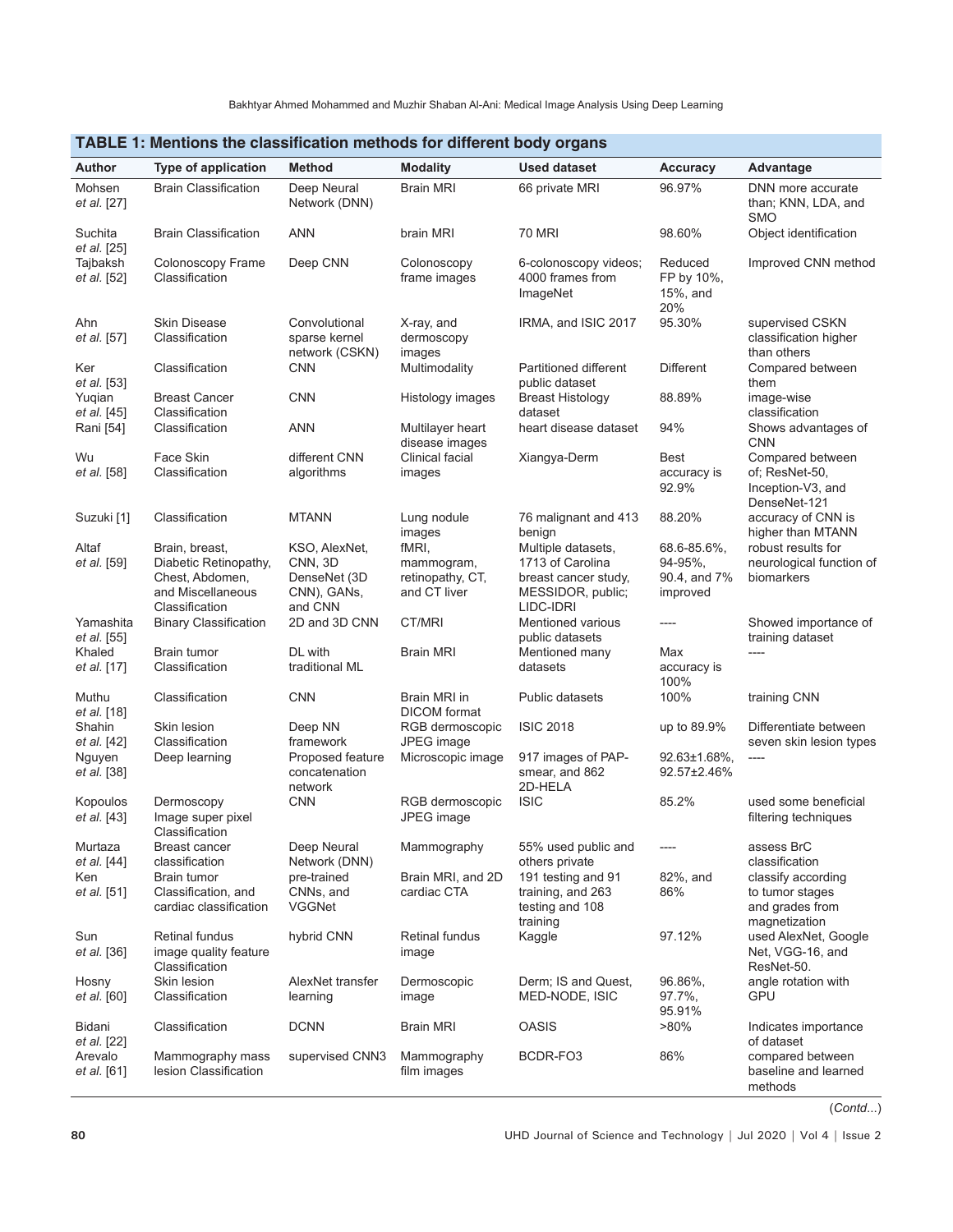| <b>TABLE 1: (Continued)</b>    |                                             |                                                    |                                          |                                                                |          |                                                                                   |  |  |
|--------------------------------|---------------------------------------------|----------------------------------------------------|------------------------------------------|----------------------------------------------------------------|----------|-----------------------------------------------------------------------------------|--|--|
| <b>Author</b>                  | <b>Type of application</b>                  | <b>Method</b>                                      | <b>Modality</b>                          | <b>Used dataset</b>                                            | Accuracy | Advantage                                                                         |  |  |
| Daysi<br>et al. [56]           | Classification                              | 2D and 3D-CNN                                      | SPAD image                               | SPAD dataset                                                   | 95%      | 3D accuracy higher<br>than 2D                                                     |  |  |
| Fauzi<br><i>et al.</i> [62]    | brain Classification                        | SVM and Radiant<br><b>Basics function</b><br>(RBF) | T <sub>2</sub> MRI                       | 60 original patients                                           | 65%      | Linearly combine<br>different groups                                              |  |  |
| Litjens<br>et al. [50]         | Classification                              | <b>CNN</b>                                         | <b>MRI/CT</b>                            | public                                                         | ----     | Classified according<br>to; Image/Exam,<br>and Object or lesion<br>classification |  |  |
| Talo<br>et al. [29]            | Classification                              | ResNet-34                                          | <b>MRI</b>                               | 5-fold of 613 images                                           | 100%     | Abnormality brain<br>detection                                                    |  |  |
| Geok<br>et al. [23]            | Classification                              | 3D-CNN                                             | MRI migraine                             | 198 MR images                                                  | 85%      | Deep learning methods<br>more accurate                                            |  |  |
| Islam and<br>Yanqing<br>$[24]$ | Multi-classification                        | Google Net                                         | <b>Brain MRI</b>                         | <b>OASIS</b>                                                   | 73.75%   | Accuracy of Google<br>Net higher than<br>Inception                                |  |  |
| Rajan<br>et al. [47]           | Oral cancer<br>classification               | <b>Partitioned CNN</b>                             | Hyperspectral<br>medical image           | 500 trained patterns                                           | 94.50%   | Compared with<br>conventional methods                                             |  |  |
| Sajedi<br><i>et al.</i> [26]   | Age prediction<br>Classification            | 2D and 3D CNN                                      | <b>Brain MRI</b>                         | Used many datasets                                             | ----     | Show age via MRI                                                                  |  |  |
| Hamad<br><i>et al.</i> [63]    | Classification                              | hybrid                                             | Colon endoscopy<br>image                 | Mentioned some<br>datasets                                     | 96.70%   | ----                                                                              |  |  |
| Dey<br><i>et al.</i> [39]      | Oral cancer<br>recurrence<br>Classification | ANN, SVM, KNN,<br>and PNN                          | <b>Confocal Laser</b><br>Endoscopy (CLE) | Oral Squamous Cell<br>Carcinoma (OSCC)<br>DIC and PAP datasets | 86%      | Any task needs<br>specific method                                                 |  |  |

receiving a good share of care. Every now and then, CAD is witnessing development in one way or another. Every trail to the purposes of reduces the errors and increases the accuracy [66]. Table 2 illustrates some important reviews of detection process.

#### **3.3. Medical Image Segmentation**

 It is the process of analyzing a digital image to partitioning it into multiple regions. The main purpose of segmentation is to shade lights on objects detected on the image [68]. In another definition, medical image segmentation is the process of selecting anatomy body organ outlines accurately [3].

From the given definitions, we realize that segmentation is a complicate process. Therefore, researchers have been working on developing procedures to make it easier [15]. To accelerate different applications of automated segmentation process, pre-operative assessment, surgical planning, radiotherapy treatment planning, and longitudinal monitoring are added to the process [20]. Improvement of medical image segmentation can happen in many manners. To improve the physical support of this process, GPU is the key answer to do so [7]. Segmentation is either semantic or non-semantic. Semantic segmentation links each pixel in an image to a class label, whereas, non-semantic segmentation works on the similar shapes, such as clusters [51].

In segmentation process, the methods are changeable. Yet, the quality of the process will change accordingly. In medical image segmentation, MRI plays significant role in quantity image analysis [16].

Through MRI, the image is cut into many regions sharing similar attributes [6]. Dividing the images into ROI means that the image is divided to sections including objects, adjacent regions, and similar region pixels [13]. Through the application of CNN models, brain tumor tissues will be ready to labeling any small patch around each point. The labeling process will highlight intensity information inserted by multi-channel CNN methods [69].

Certainly, a successful segmentation requires detecting object boundaries. This process is called edge detection. By looking at the name, it indicates that the process involves many other factors that affect the edge shapes including geometrical and optical properties, separation conditions, and noise, in addition use for feature detection and texture analysis [14]. Within all this complicity, CNN will be able to diagnose brain tumor through MRI and automatic segmentation simplifies [64]. Like other medical image analysis techniques, segmentation is also a process of stages. Segmentation is either organ segmentation, or lesion segmentation. The role of organ segmentation is to analyze quantity such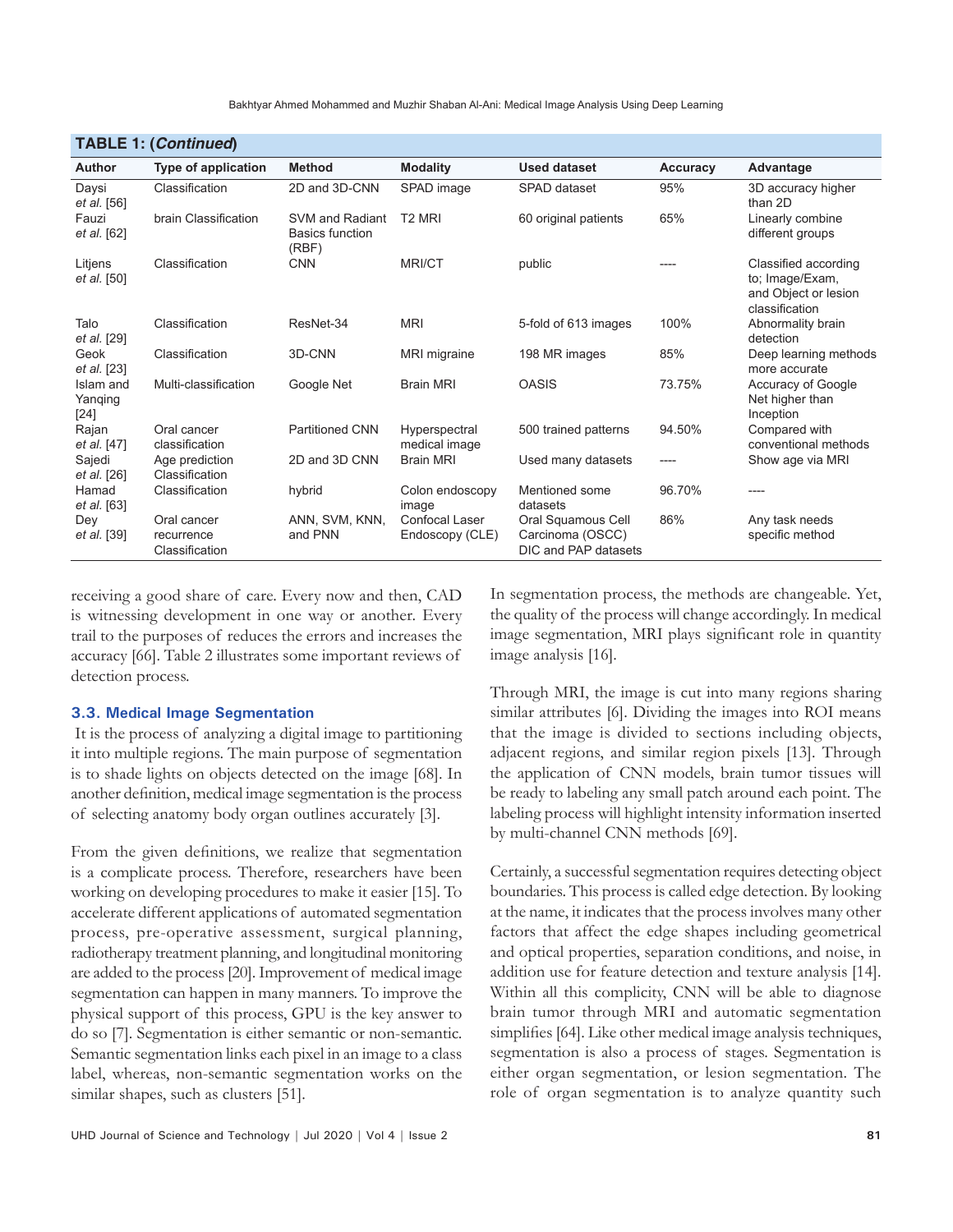|                                                   | בב ב. ואסותוסווס מוס טסוסטמטוו וווסמוטטס וטר טוווסרטות גוטעץ טראָמווס     |                                                              |                                                  |                                                            |                                                |                                                                                                 |  |  |
|---------------------------------------------------|---------------------------------------------------------------------------|--------------------------------------------------------------|--------------------------------------------------|------------------------------------------------------------|------------------------------------------------|-------------------------------------------------------------------------------------------------|--|--|
| Author                                            | Type of application                                                       | <b>Method</b>                                                | <b>Modality</b>                                  | Used dataset                                               | Accuracy                                       | <b>Advantage</b>                                                                                |  |  |
| Mair<br><i>et al.</i> [3]                         | Detection                                                                 | deep<br>reinforcement<br>learning                            | <b>CT</b>                                        | ----                                                       | $---$                                          | Detected via marginal<br>space learning                                                         |  |  |
| Shen<br><i>et al.</i> [8]                         | Detection                                                                 | Deep learning<br>(CNN)                                       | Multi-modality                                   | Mentioned a lot                                            | Varies                                         | Extracted<br>morphological digital<br>information                                               |  |  |
| Ouseph and<br>Shruti [64]                         | <b>Tumor Detection</b>                                                    | <b>CNN</b>                                                   | <b>MRI</b>                                       | Private MRI dataset<br>of tumorous<br>patients             | 89.21%                                         | Reduced operators<br>and errors                                                                 |  |  |
| Alkadi<br>et al. [28]                             | <b>Prostate Cancer</b><br>Detection                                       | Deep<br>convolutional<br>encoder-decoder                     | T <sub>2</sub> MRI                               | 19 patients from<br>public (12 CVB)                        | 89.40%                                         | Used 3D Sliding<br>window                                                                       |  |  |
| Srivastava<br><i>et al.</i> [65]                  | Detection                                                                 | Deep CNN and<br>transfer learning                            | Gastrointestinal,<br>and brain MRI               | 464 high resolution<br>images (WSLs) and<br><b>OASIS</b>   | 97.6%, and<br>$>80\%$                          | Detected dementia<br>disease                                                                    |  |  |
| Lan<br>et al. [41]                                | WCE abnormal pattern<br>Detection                                         | Two types of<br>hybrid methods<br>using CNN                  | <b>WCE</b>                                       | <b>WCE2017</b>                                             | 70%                                            | Got better accuracy                                                                             |  |  |
| Kopoulos<br>et al. [43]                           | Detection                                                                 | <b>CNN</b>                                                   | RGB dermoscopy<br>image                          | <b>ISIC</b>                                                | 85.2%                                          | <b>Exhibited different</b><br>filters are necessary to<br>augmentation                          |  |  |
| Litjens<br><i>et al.</i> [50]                     | Detection                                                                 | Deep learning<br>(CNN)                                       | <b>MRI/CT</b>                                    | Public                                                     | ----                                           | Detection process<br>involved localization<br>and detection                                     |  |  |
| Yamashita<br>et al. [55]                          | Pulmonary tuberculosis<br>detection on chest                              | AlexNet and<br>Google Net in<br>2D CNN                       | Radiographs<br>$(X-ray)$                         | 1007 chest<br>radiographs                                  | 99%                                            | Detected chest<br>pulmonary<br>tuberculosis                                                     |  |  |
| Ker <i>et al.</i> [53]<br>Tajbaksh<br>et al. [52] | Detection<br>Colonic Polyp, and<br><b>Pulmonary Embolism</b><br>Detection | Google Net<br>fine-tuned<br>AlexNet, and<br>AlexNet          | CT lymph node<br>Colonoscopy, and<br>lung CTPA   | ILSVRC 2013<br>40 short<br>colonoscopy videos<br>to frames | 95%<br>$P < 0.05$ ,<br>%25, %50,               | $\overline{\phantom{a}}$<br>Decreased the rate of<br>misdetection by; 4%,<br>12%, 25%, 10%, 50% |  |  |
| Masood<br>et al. [46]                             | Breast cancer detection<br>Type I, and Type II                            | <b>CGPANN</b>                                                | Fine-needle<br>aspiration (FNA)                  | WDBC database,<br>200 images for<br>each case              | 99%, and<br>99.5%                              | Used FNA to feature<br>extract                                                                  |  |  |
| Suzuki [1]                                        | Lymph node detection                                                      | MTANN and<br><b>CNN</b>                                      | СT                                               | ----                                                       | ----                                           | MTANN used to<br>enhance lesion<br>detection                                                    |  |  |
| Morariu<br><i>et al.</i> [35]                     | <b>Vessels Detection</b>                                                  | LoG, C, G filters                                            | Retinopathy image                                | 18 healthy patient<br>image, and 12<br>retinopathy images  | varied                                         | Trade-off between the<br>processes of accuracy<br>and cost                                      |  |  |
| Altaf<br>et al. [59]                              | Brain, Breast, Eye,<br>Chest, Abdomen,<br>Miscellaneous Detection         | Inception-V4<br>and ResNet, 3D<br>CNN, VGG-16,<br><b>CNN</b> | MRI, ABUS, OCT,<br>CMR, WGD, and<br>inner ear CT | OASIS, 171 tumors,<br>ImageNet, 8428                       | $99\%$ , $>95\%$ ,<br>98.6%,<br>98%,<br>98.51% | Used various;<br>methods, datasets,<br>modalities with<br>different accuracies                  |  |  |
| Summer<br>et al. [66]                             | Lung nodules, and<br>Polyp Detection                                      | Deep learning<br>(CNN)                                       | X-Ray and CT                                     | <b>MICCAI</b>                                              | $---$                                          | Automated disease<br>detection and organ<br>and lesion detections                               |  |  |
| Carneiro<br>et al. [67]                           | Detection                                                                 | Deep learning<br>(CNN)                                       | X-ray, CT, MRI, and<br>microscopy                | mentioned some<br>public datasets                          | $---$                                          | Indicated performance<br>of each technique                                                      |  |  |

#### **TABLE 2: Mentions the detection methods for different body organs**

as volume and shape segmentation in clinical parameters. While lesion segmentation, combines object detection, organ, and substructure segmentation, and apply them in DL algorithms [50].

The outer look of segmentation is similar to quantitative assessment of medical meaningful pieces. Actually, in some functions segmentation depends on quantitative assessment for its application within a short period of time [55]. In surgical planning, segmentation is applied on 2D image slices to determine accurate boundary of the lesions to prepare them to the operation [53]. Medical image segmentation is either automatic or semi-automatic. Both work on extracting ROI, but for different body organs such as coronary angiograms, surgical planning, surgery simulations, tumor segmentation, and brain segmentation [70].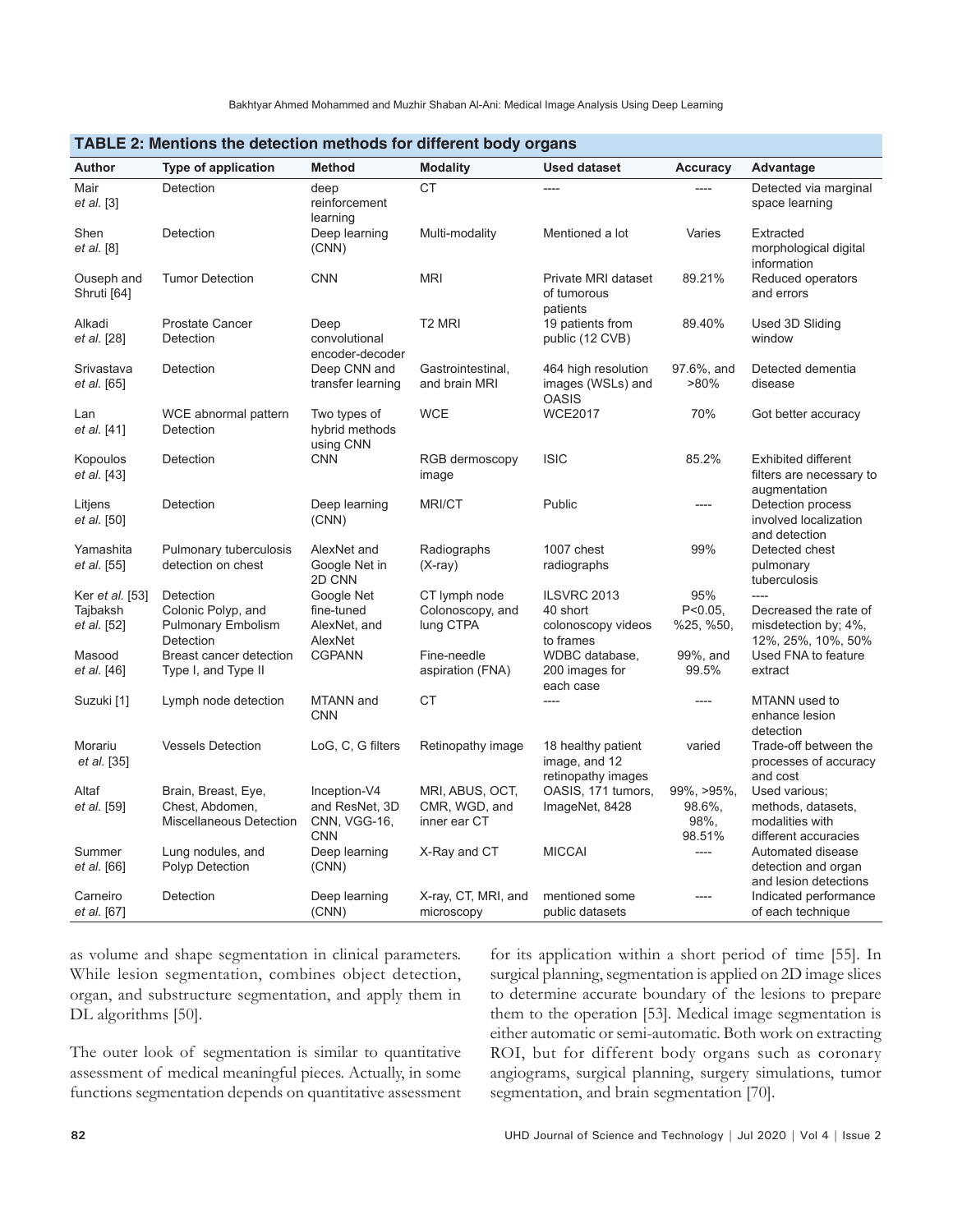It separates and bounds different components of body organs automatically or semi-automatically to different tissue classes, pathologies, organs, and some biological criterions, according to various body organs [69]. In short, segmentation process aims to solve problems appears on regions of body organs such as brain, skin, and so on. For this purpose, medical image uses MRI, and CT to select optimal weights [71]. Another important process for medical imaging applications is edge detection which use in image segmentation usually according to homogeneity in the way of two criterions; classification, and detection of all pixels by CNN using filters [14].

Hamad *et al.* (2018) focused on pathology image segmentation as pre-requisite disease diagnosis to determine features, such as shape, size, and morphological appearances, for cancer of nuclei, glands, and lymphocytes [63]. Dey *et al.* (2018) shaded the lights on the three subdivisions of segmentation naming them, Otsu, to calculate quality of global threshold, Gradient Vector Flow Active Contour Method, to analyze dynamic or 3D image data [39].

Image quality has impact on segmentation process for it has to do with feature extraction, model matching, and object recognition [72]. Rupal *et al.* (2018) determined three soft tissues in normal brain using MRI technique, such as gray matter (GM), white matter, and CSF. He showed both of algorithms and GPU has a big role to speed up this process, with its many methods innovated to enhance the segmentation process [73].

Despite the factors that impact segmentation process, there are other reasons that enhance segmentation such as organs of body, modality image, and algorithm. On the other hand, segmentation faces challenges that hold the process back such as large variability in sensing modality, artifacts which vary from organ to organ, etc. Ngo *et al.* (2017) classified segmentation to active contour models, machine learning models, and hybrid active contour and machine learning models [74]. Table 3 illustrates some important reviews of segmentation process.

#### **3.4. Medical Image Localization**

Every method has different contour to select the location of the destination shapes from images, Wei *et al.* (2019) studied tumor localization on 3D images of three patients depending on; contour, location of tumor centroid in 3D space, and the angle of tumors to find error of tumor localization at different angles. The results showed that according to tumor motion and projection angles which exhibits that the CNN based method was more robust and accurate in real-time tumor localization [48].

Lan *et al.* (2019) explored that multiregional combination such as selective search, edge boxes, and abjectness is used to improve object localization that account as essential of the non-rigid and amorphous characteristics to improve object localization [41].

Urban *et al.* (2018) showed ADR aim of colonoscopy and accuracy according of colonoscopies for ADR. Advancements of computer-assisted image analysis especially DL models, such as CNNs which aid of making agent to perform its tasks to improve performance. It exhibits any increasing point of accuracy in manually work, as the result shows that real-time localized polyps and detection polyps higher than hand-crafted work [10].

Muthu *et al.* (2019) verified that appropriate hardware is beneficial of adequately localize brain tumor to achieve high accuracy of detection and classification using CNN [18].

Localization uses in every steps of applications while the radiology systems individually analyze and prepare reports without any human intrusion, especially in MRI and CT modality using CNN, such as CT images of neck, lung, liver, pelvis, and legs [53].

Mitra *et al.* (2018) improved localization process using OD in color retinal fundus images predicting the bounding box coordinates which work same as ROI. Some methods used to renew the frames of ROI as solitary regression predicament of image pixel values to ROI coordinates. CNN can predict bounding boxes depending on intersection of the union. It increases the chance of recovery and strengthens the detection diagnosis accuracy [9].

Oliver *et al.* (2018) proposed localizing multiple landmarks in medical image analysis to easily transfer our framework to new applications. It integrated various localizers, low test application algorithms, low amount of training data algorithms, and interoperability. The pros of this approach is detecting and localizing spatially correlated point landmarks [78].

Localization process usually comes before the detection process. Almost they are integrated together, especially in misdetection which relies on localization process [59].

Zheng *et al.* (2017) divided localization process into two steps, in the first process the abdomen area is selecting, while the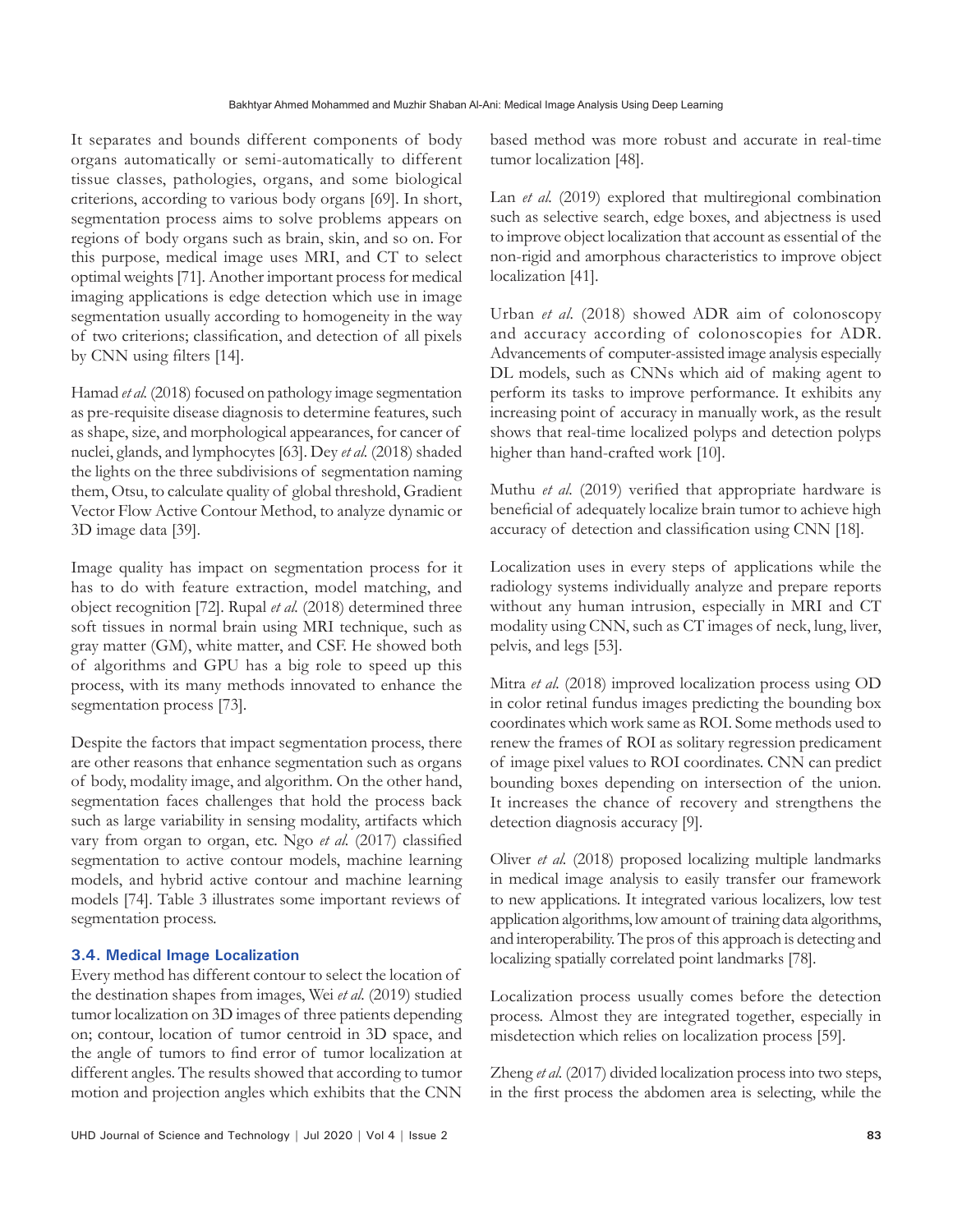| <b>I ADLE 5: Memoris the segmentation methods for different body organs</b> |                                                                         |                                         |                        |                                             |                                     |                                                                |  |  |
|-----------------------------------------------------------------------------|-------------------------------------------------------------------------|-----------------------------------------|------------------------|---------------------------------------------|-------------------------------------|----------------------------------------------------------------|--|--|
| <b>Author</b>                                                               | <b>Type of application</b>                                              | <b>Method</b>                           | <b>Modality</b>        | <b>Used dataset</b>                         | <b>Accuracy</b>                     | Advantage                                                      |  |  |
| Mair et al. [3]                                                             | Segmentation                                                            | <b>CNN</b>                              | <b>MRI Cardiac</b>     | ----                                        | ----                                | Selected anatomy body<br>organ accurately                      |  |  |
| Havaei et al. [15]                                                          | Segmentation                                                            | <b>CNN</b>                              | MRI brain              | <b>BRATS 2013</b>                           | ----                                | Accelerated<br>segmentation process                            |  |  |
| Kushibar et al. [20]                                                        | Segmentation                                                            | <b>CNN</b>                              | Sub-cortical<br>brain  | Public MICCAI<br>2012 and IBSR-<br>18       | ----                                | Increased segmentation<br>accuracy                             |  |  |
| Eklund et al. [7]                                                           | General Image<br>Segmentation                                           | <b>CNN</b>                              | Multiple<br>modalities | Big datasets                                | $---$                               | Faster than other<br>methods                                   |  |  |
| Ken et al. [51]                                                             | Semantic<br>Segmentation                                                | Deep learning                           | <b>Brain</b>           | 43 3D images                                | ----                                | Exhibited it can track<br>brain tumor                          |  |  |
| Kumar et al. [16]                                                           | Semantic<br>Segmentation                                                | DL and ML                               | <b>MRI</b> brain       | Dataset of 15<br>cases                      | 96%                                 | Improved detection of<br>MRI brain tumor                       |  |  |
| Selvikvag et al. [6]                                                        | Segmentation                                                            | Deep learning<br>(CNN)                  | <b>MRI</b>             | ----                                        | ----                                | Quantitatively analyze<br>images                               |  |  |
| Berahim et al. [13]                                                         | Segmentation                                                            | Morphological<br>LS, RG-LS              | Multimodality          | <b>Both</b>                                 | 0.03%<br>improved                   | Segmented primary<br>boundary accurately                       |  |  |
| Zikic et al. [69]                                                           | Segmentation                                                            | <b>CNN</b>                              | Brain tumor            | <b>BRATS 2013-</b><br>2014                  | 83.7±9.4                            | Enhanced network<br>architecture                               |  |  |
| Shen <i>et al.</i> [8]                                                      | Segmentation                                                            | 3D CNN                                  | 3D brain MRI           | Mentioned a lot of<br>datasets              | <b>Different</b><br>accuracies      | Used to skull extraction                                       |  |  |
| Mohamed et al. [14]                                                         | Segmentation                                                            | <b>CNN</b>                              | ----                   | International<br>datasets                   | ----                                | Beneficial to edge<br>detections to detect<br>edge boundaries  |  |  |
| Ouseph and Shruti<br>[64]                                                   | Brain tumor<br>Segmentation                                             | <b>CNN</b>                              | <b>Brain MRI</b>       | Private MRI<br>from cancerous<br>patients   | 89.21%                              | Improved segmentation<br>level                                 |  |  |
| Litjens <i>et al.</i> [50]                                                  | Cardiac and brain<br>Segmentation                                       | <b>CNN</b>                              | CT/MRI                 | Public                                      | $---$                               | Useful for substructure<br>from lesion<br>segmentation         |  |  |
| Mohsen et al. [27]                                                          | Segmentation                                                            | Fuzzy c-mean<br>and CNN                 | <b>Brain MRI</b>       | Private dataset of<br>66 brain MRI          | $-----$                             | Improved progressing<br>process                                |  |  |
| Yamashita <i>et al.</i> [55]                                                | Uterus malignant<br>tumor Segmentation                                  | <b>CNN</b>                              | <b>MRI</b>             | <b>ISBI</b>                                 | ----                                | Quantitative assessment                                        |  |  |
| Ker <i>et al.</i> [53]                                                      | <b>Tumor Segmentation</b>                                               | 3D CNN                                  | Brain                  | 22 pre-term, 35<br>adults                   | 82-87%                              | Assisted surgical<br>planning                                  |  |  |
| Sajedi et al. [26]                                                          | Segmentation                                                            | Multiple<br>methods                     | <b>Brain MRI</b>       | <b>OASIS</b>                                | ----                                | Useful to age prediction                                       |  |  |
| Tajbaksh et al. [52]                                                        | Intima-Media<br>Boundary<br>Segmentation                                | Carotid<br>AlexNet<br>(CIMT)            | Cardiac image          | 121 CTPA<br>datasets with 326<br><b>PEs</b> | P < 0.0001<br>segmentation<br>error | Used to intima-media<br>boundary (CIMT) risk<br>stratification |  |  |
| Nourouzi et al. [70]                                                        | Knee bone<br>Segmentation                                               | Multi-method                            | <b>MRI</b>             | ----                                        | ----                                | Classified segmentation<br>process according to<br>types       |  |  |
| Bernal et al. [75]                                                          | Segmentation                                                            | <b>FCNN</b>                             | <b>Brain MRI</b>       | IBSR18,<br>MICCAI2012, and<br>iSeg2017      | Improved<br>accuracy by<br>$1\%$    | Compared between 2D<br>and 3D                                  |  |  |
| Suzuki [1]                                                                  | Segmentation                                                            | DL based<br>method                      | Lung tissue            | Different dataset                           | 82-95%                              | Neural edge enhancer                                           |  |  |
| Altaf et al. [59]                                                           | Brain, breast, eye,<br>chest, abdomen,<br>miscellaneous<br>Segmentation | CompNet<br>(Brain)                      | Normal MRI<br>image    | <b>OASIS</b>                                | 98%                                 | Compared different<br>accuracies                               |  |  |
| Dey et al. [71]                                                             | Segmentation                                                            | Metaheuristic;<br>GA, PSO,<br>ACO, ABCO | <b>MRI</b>             |                                             |                                     | Determined suspicious<br>various regions                       |  |  |
| Hamad et al. [63]                                                           | Segmentation                                                            | NN based<br>method                      | Pathology              | Mentioned a lot of<br>datasets              | $---$                               | Segmentation improved<br>accuracy                              |  |  |

# **TABLE 3: Mentions the segmentation methods for different body organs**

(*Contd*...)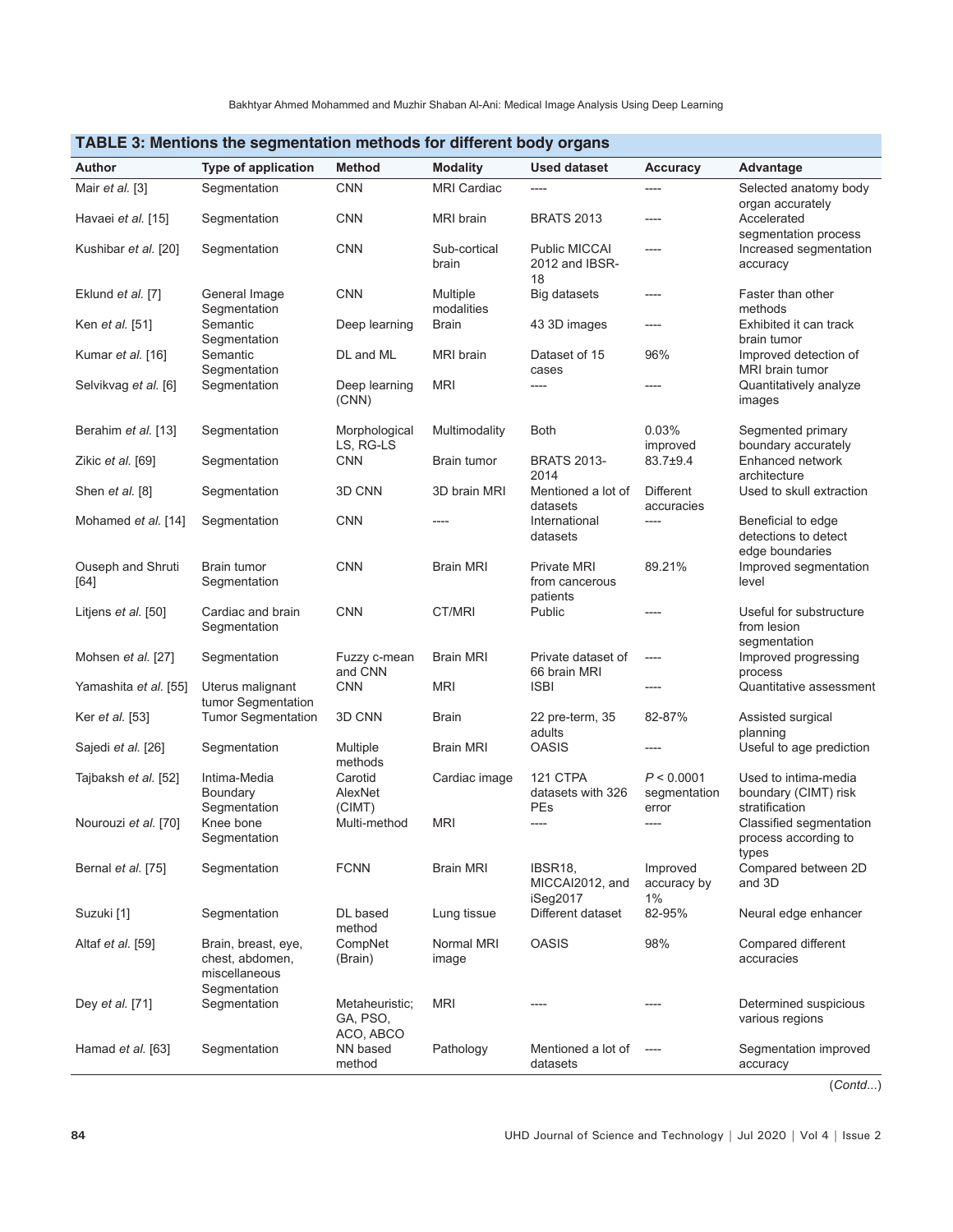| <b>I ADLE J. (COMMITMED)</b> |                                            |                             |                                             |                                |                                      |                                                                  |  |  |
|------------------------------|--------------------------------------------|-----------------------------|---------------------------------------------|--------------------------------|--------------------------------------|------------------------------------------------------------------|--|--|
| <b>Author</b>                | <b>Type of application</b>                 | <b>Method</b>               | <b>Modality</b>                             | <b>Used dataset</b>            | Accuracy                             | Advantage                                                        |  |  |
| Jeylan et al. [76]           | <b>Mass Segmentation</b>                   | Kapur-ScPSO<br>and Otsu-PSO | Mammogram                                   | 10 benchmark<br>images         | ----                                 | It assisted detection<br>process                                 |  |  |
| Padmusini<br>et al. [72]     | Binary retinal<br>vascular<br>Segmentation | OCT                         | Multiple<br>modalities of<br>retinal images | Mentioned a lot of<br>datasets | 96%                                  | Segmenting abnormal<br>images                                    |  |  |
| Rajan <i>et al.</i> [47]     | Segmentation                               | Partitioned<br><b>CNN</b>   | Hyper-spectral<br>machine<br>learning       | $---$                          | 94.50%                               | Showed reasons of<br>segmentation process                        |  |  |
| Ngo <i>et al.</i> [74]       | Segmentation                               | Deep belief<br>networks     | Cardiac MRI                                 | MICCAI and<br><b>JSRT</b>      | 10 times<br>faster                   | Selected endocardium                                             |  |  |
| Dhungel et al. [77]          | <b>Mass Segmentation</b>                   | CRF, CNN,<br>and DBN        | Mammogram                                   | DDSM-BCRP for<br>breast        | 95%                                  | Indicated obstacles<br>of mammogram mass<br>segmentation         |  |  |
| Zheng et al. $[12]$          | Pathology kidney<br>Segmentation           | <b>MSL</b>                  | <b>CT</b>                                   | 370 CT scans                   | Mean<br>segmentation<br>error is 2.6 | Determined amount of<br>abnormality of chronic<br>kidney disease |  |  |

## **TABLE 3: (***Continued***)**

second process is detecting and localizing the kidneys places. According to this, the body consists of three parts; above abdomen; head and thorax, abdomen, and legs. Diaphragm separates abdomen and thorax and an optimal slice index maximizing separation between abdomen and legs, second step is kidney which localize same as abdomen detection by axial image to determine the place of kidneys which use surrounding organs to determine the location of kidneys because kidney place is next to liver and spleen but the position of abdomen organs is not fixed, same as abdomen localization [12].

Banerjee *et al.* (2019) designed a framework that consists of CNN methods which implement to enhance the performance of localization, detection, and annotation of surgical tools. The proposed method can learn most of the features [11]. Table 4 illustrates some important reviews of localization process.

#### **3.5. Medical Image Registration**

Image registration involves determining a spatial transformation or mapping that relates positions in one image to corresponding positions in one or more other images. Image registration is transformation an image to the same digital image form according to the mapping points. Rigid is known as image coordinate transformation and only involves translation and rotation processes. Transformation maps parallel lines fixed with parallel lines is affine for map lines onto maps is projective and map lines on curves is curved or elastic [72].

The purpose of developing medical image modalities is to get higher resolutions and implementing multi-parametric tissue information at proper accuracy and time. It causes increasing the visually of image registration. Nowadays, it is very

common to improve accuracy and speeding up in DL [6]. It involves two forms; mono-modal inside same device or multimodal inside different devices. In general, it consists of four steps; feature detection, feature matching, transform model estimation, and image resampling and transformation [13]. Registration known as common image analysis task, its form of working is iterative framework. DL can properly increase registration performance and especially using deep regression networks to direct transformation [50]. Ker *et al.* (2017) exhibited that another benefit of medical image registration has indicated in neurosurgery or spinal surgery, to select the place of the mass or destination landmark, and to obtain systematic operation [53].

The most necessity to transmit from source to destination using appropriate method rely on; selecting modality into spatial alignment, and the fusion that is necessary for showing integrated data [72].

Marstal *et al.* created collaborative platform to registration process, as an open source for the medical algorithms which is the continuous registration challenge (CRC) that involves eight common datasets [79].

Ramamoorthy *et al.* (2019) showed that polycystic ovary syndrome is another women disease made from imbalance hormone of follicle stimulating hormone, and monitoring of cysts grow up by registration technique which apply through these steps; first step, is initial registration which inputs pre-processed US images. Second step is similarity measure–implement correlation coefficient on reference and source image. Third step is image transformation which monitors the growth of the cyst at initial stage and periodic checkups. Fourth step is final registration alignment. It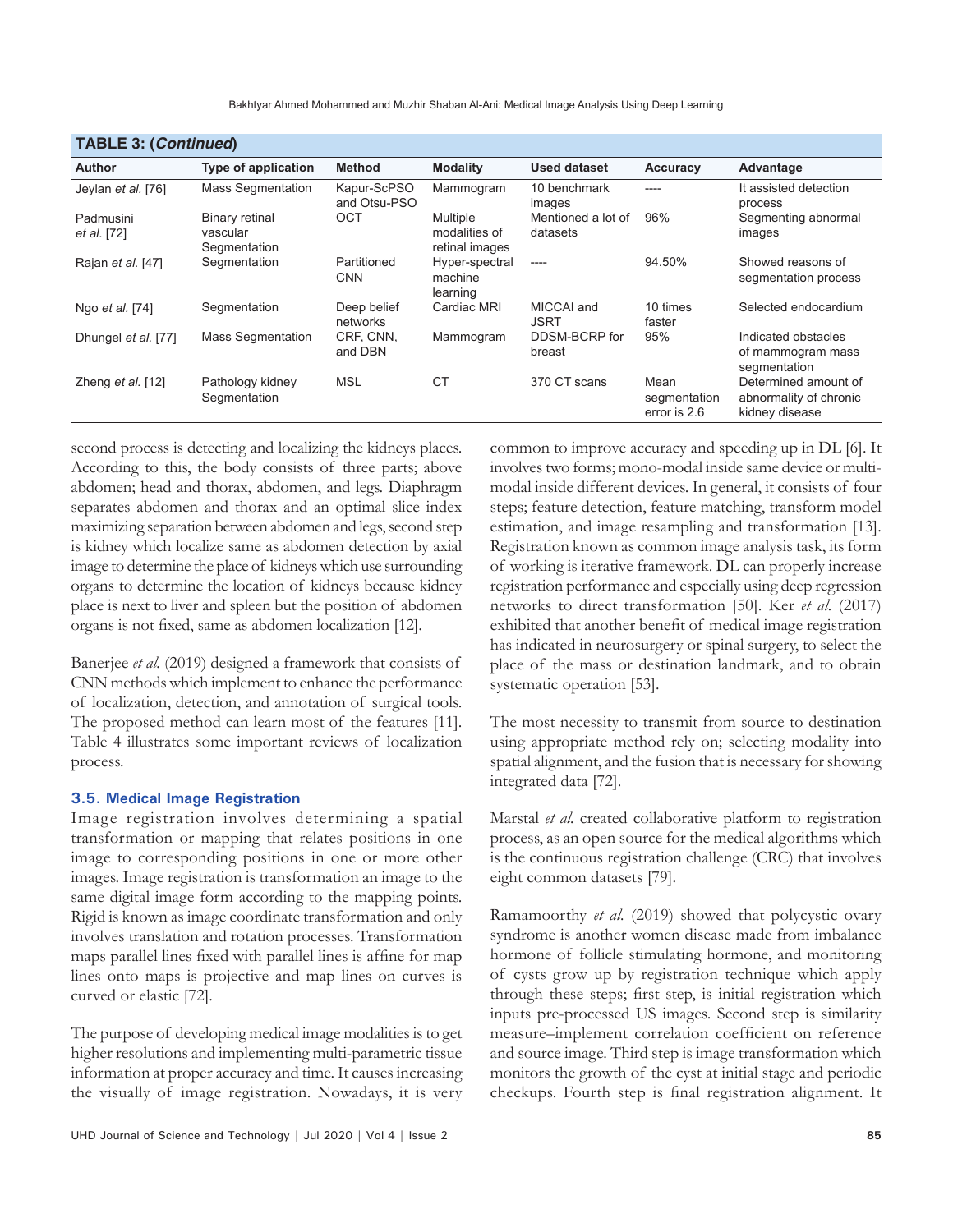| <b>Author</b>           | Type of application                                                               | <b>Method</b>                                                           | <b>Modality</b>                                     | <b>Used dataset</b>                            | <b>Accuracy</b>                                     | Advantage                                                                   |  |  |
|-------------------------|-----------------------------------------------------------------------------------|-------------------------------------------------------------------------|-----------------------------------------------------|------------------------------------------------|-----------------------------------------------------|-----------------------------------------------------------------------------|--|--|
| Wei et al.<br>[48]      | Lung tumor real-<br>time Localization                                             | CNN with MM and<br>MM-FD with PCA                                       | X-ray<br>projection                                 | 3D took from<br>three patients                 | $<$ 1 mm                                            | More robust and accurate                                                    |  |  |
| Lan et al.<br>$[41]$    | Localization                                                                      | <b>MRC</b>                                                              | <b>WCE</b>                                          | <b>WCE 2017</b>                                | 70.30%                                              | Improved object<br>localization and RPN                                     |  |  |
| Urban<br>et al. [10]    | Polyp Localization                                                                | <b>CNN</b>                                                              | Colonoscopy<br>images                               | 8641 images                                    | 96.4%                                               | Improved accuracy of<br><b>CNN</b>                                          |  |  |
| Muthu<br>et al. [18]    | <b>Brain Tumor</b><br>Localization                                                | <b>CNN</b>                                                              | <b>MRI</b>                                          | Private<br>dataset                             | ----                                                | Showed localization is<br>important to detection                            |  |  |
| Ker et al.<br>[53]      | Localization                                                                      | <b>CNN</b>                                                              | Axial CT                                            | 4000                                           | 99.80%                                              | It decreased error rate<br>after augmentation                               |  |  |
| Mitra et al.<br>[9]     | Distance metric<br>Localization                                                   | Various augmenting<br>techniques used to<br>amplify dataset             | Color retinal<br>fundus<br>images                   | <b>MESSIDOR</b><br>for test set,<br>and Kaggle | 98.78, 99.05%                                       | Coordination bounding<br>box as ROI                                         |  |  |
| Oliver<br>et al. [78]   | Localization lower<br>limbs, spine, thorax                                        | General framework<br>of CRE topology                                    | X-ray, and<br>СT                                    | 2D, 660, 302<br>public 3D<br>dataset           | 94.3, and 84.1%                                     | Localized spatially<br>correlated landmarks                                 |  |  |
| Altaf et al.<br>$[59]$  | Brain, breast, eye,<br>chest. abdomen.<br>and miscellaneous<br>tumor Localization | Inception-V4 and<br>ResNet, 3D CNN,<br>fine-tuned VGG-16,<br><b>CNN</b> | MRI. ABUS.<br>OCT, CMR,<br>WGD, and<br>inner ear CT | OASIS.<br>171 tumors.<br>ImageNet,<br>and 8428 | maximum 99%,<br>$>95\%$ , 98.6%,<br>98%, and 98.51% | Used various: methods.<br>datasets, modalities with<br>different accuracies |  |  |
| Zheng<br>et al. [12]    | Abdomen and<br>kidney Localization                                                | Caffe CNN                                                               | <b>CT</b>                                           | 370 CT scans                                   | Mean<br>segmentation<br>error 1.7 mm                | Used local context to<br>localize kidney                                    |  |  |
| Banerjee<br>et al. [11] | Localization                                                                      | AlexNet.<br>VGGNet, and<br>ResNet-18/50/152                             | Medical<br>image frame                              | 8 videos from<br>ImageNet<br>dataset           | 82%                                                 | Improved the efficiency of<br>surgical tools                                |  |  |
| Alkadi<br>et al. [28]   | Prostate cancer<br>localization                                                   | Mono-modal deep<br>learning                                             | T <sub>2</sub> MRI                                  | 12CVB                                          | 89.40%                                              | Showed its importance of<br>treatment planning                              |  |  |

#### **TABLE 4: Mentions the localization methods for different body organs**

#### **TABLE 5: Mentions the registration methods for different body organs**

| <b>Author</b>                 | Type of<br>application     | <b>Method</b>                                     | <b>Modality</b>                                           | <b>Used dataset</b>                            | Accuracy         | Advantage                                                         |
|-------------------------------|----------------------------|---------------------------------------------------|-----------------------------------------------------------|------------------------------------------------|------------------|-------------------------------------------------------------------|
| Selvikvag<br>et al. [6]       | Registration               | Deep learning and deep<br>neural network          | <b>MRI</b>                                                | ----                                           |                  | Improved accuracy and<br>speed up                                 |
| <b>Berahim</b><br>et al. [13] | Registration               | Mutual information (MI)                           | Multimodality                                             |                                                |                  | Made mapping point to<br>transform images                         |
| Litjens<br><i>et al.</i> [50] | Registration               | Deep learning                                     | CT/MRI                                                    | Public                                         |                  |                                                                   |
| Ker<br><i>et al.</i> [53]     | Registration               | <b>LDDMM</b>                                      | <b>MRI</b> brain                                          | <b>OASIS</b>                                   |                  | Improved the process in<br>computational time                     |
| Padmusini<br>et al. [72]      | Registration               | RANSAC method                                     | <b>SDOCT</b> retinal<br>images                            |                                                |                  | Measured the size of<br>geographic lesions                        |
| Marstal<br>et al. [79]        | Registration               | <b>Continuous Registration</b><br>Challenge (CRC) | Lung CT, and brain<br><b>MRI</b>                          | POPI and<br><b>DIRLAB</b>                      |                  | Appropriately take new<br>datasets                                |
| Ramamoorthy<br>et al. [80]    | Registration               | Image Registration<br>techniques                  | Ultrasound<br>abdomen scan<br>image                       | Doppler scan,<br>Pandiyan scan,<br>Devaki scan | 93.00%           | Monitored PCOS using<br>registration during<br>reproductive cycle |
| Altaf<br><i>et al.</i> [59]   | Registration               | Deep CNN, FCN                                     | Brain MRI, OCT, CT<br>lung, 3D MRI, and<br><b>MR-TRUS</b> | ABIDE, DIRLAB,<br><b>CREATIS</b>               | 1.5%<br>enhanced | Registered 2D and 3D, and<br>speeded up reconstruction            |
| Maier<br>et al. [3]           | Deformable<br>registration | Deep learning                                     |                                                           |                                                |                  | Used non-rigid registration,<br>and point-based registration      |

is either mono-modal image or multi-modal images. Last step is optimization that optimizing the spatial information which is executed by changing affine point optimizer radius

at various appointments that determine by gynecologists in addition to correlation coefficient similarly metrics and affine transformation [80].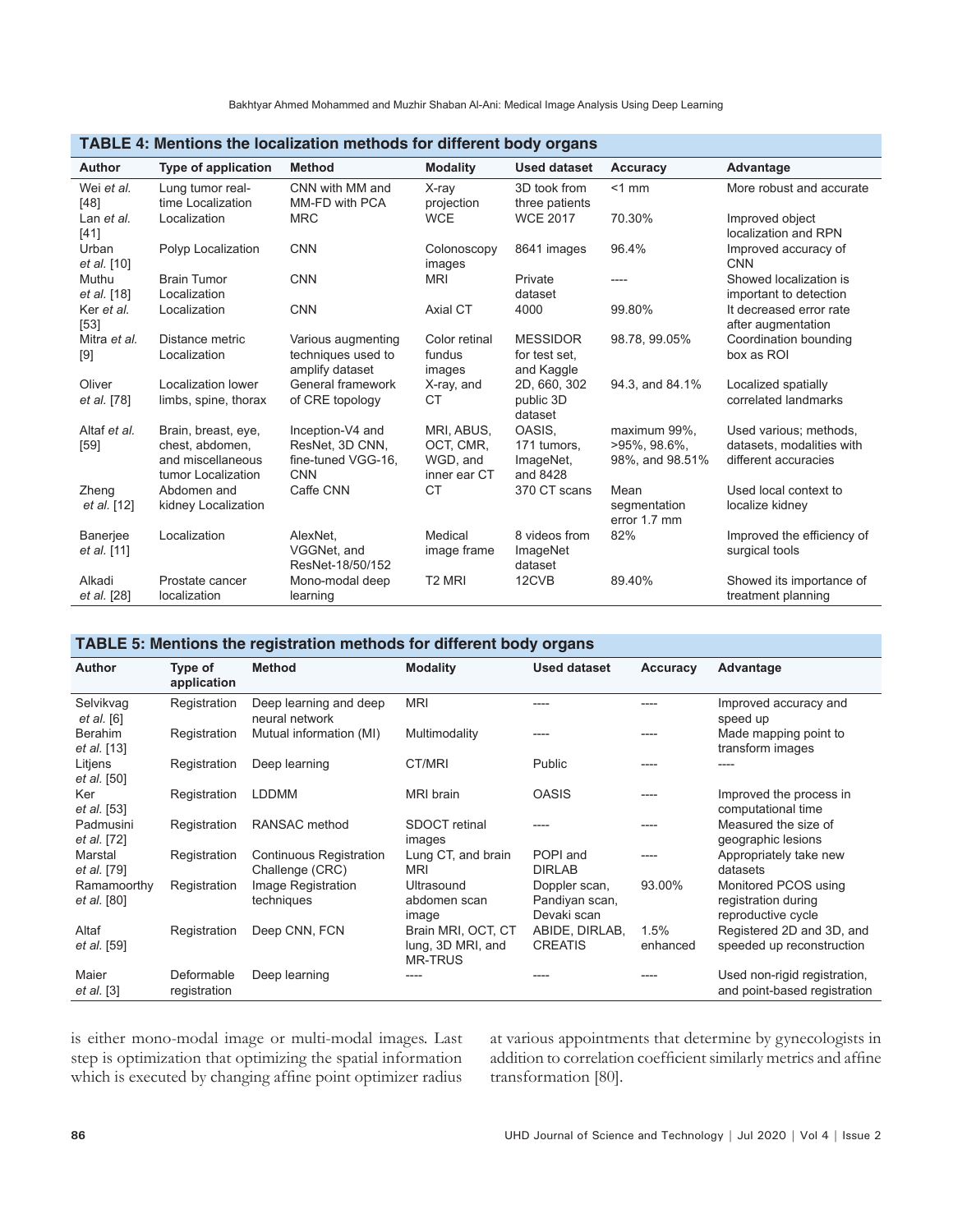In addition, registration process goes through the following steps; first is initial registration which feed them preprocessed images, second is similarity measurement in the way of correlation coefficient of reference and source image, third is image transformation which involve monitoring growth of the cyst monitoring at initial stage and periodic checkups, fourth is final registration, and fifth is optimization [80]. Table 5 illustrates some important reviews of registration process.

# **4. DISCUSSION AND CONCLUSION**

This study is a review over medical image modalities and most significant types. In this regard, the study focuses on medical image analysis and its components using DL. Medical image modalities clearly show how much the techniques or devices are important for medical image processing tasks, especially for medical image analysis. For a better approach, the study demonstrates the tremendous role of modalities that used in medical image processing by mentioning the most common modalities, such as MRI, SPECT, PET, OCT, CLE, MRS, CT, x-ray, WCE, BrC, PAP smear, HSI, and US. Furthermore, it exhibits how the modalities imperative to extract significant features from medical image values. Some significant diseases are reviewed after being diagnosed using some specific modalities. This is too beneficial to motivate to improve these tasks to implement those automatically using different approaches.

In medical image analysis, both medical image analysis and its components are properly introduced. It enumerates the components which are medical image classification, medical image detection, medical image segmentation, medical image localization, and medical image registration and defining them. For the sake of accurate results, the study reviewed some researches performed on each modality in various cases. Localization of anatomical structures is a prerequisite for many tasks in medical image analysis [81]. Medical image segmentation is defined in many ways according to its understanding. In simple words, image segmentation is the process of partitioning medical images into smaller parts [82].

Medical image detection is the process of localizing and detecting such important desired things inside medical imaging as objects detection, edge detection, and boundary detection [83]. Medical image classification is a process of illuminating different cases according to their similar features and selecting classes for them. It plays an essential role in clinical treatment and teaching tasks [84]. There are more

than 120 types of brain and central nervous system tumors which classified as to less aggressive, such as benign: Grades I and II, aggressive, such as malignant; Grades III and IV, and the skull [73]. Early diagnosis of tumor has significant role of enhancement in increasing treatment possibilities.

The main aim of this survey study is to discuss about processing of medical image analysis and its components such as medical image classification, medical image detection, medical image segmentation, medical image localization, and medical image registration, depended on DL methods. Especially CNN is dominant model for computer vision which involves, such algorithms as; AlexNet, DenseNet, ResNet-18/34/50/152, VGGNet, Google Net, Inception-V3, pre-trained CNN, hybrid CNN, VGG-16, Inception-V4, fine-tuned VGG-16, carotid AlexNet, Inception-V4, 3D CNN, and Caffe CNN. It shows comparison between some different methods that used many public and private datasets for different medical image analysis components with different accuracies. It created table of medical image analysis components that represent many proposed methods and their process advantages. This approaches used for various human body organs with time progressing, which indicates CNN model algorithms preferred and have optimum accuracies compare to other DL methods for medical imaging. Most of the studies depend on using different medical image modalities and different public and private datasets in their types and sizes. The most accurate one among these approaches was brain MRI using CNN which imply these implemented approach that used to brain tumor were preferred. It looks the strong points, such as working on declining error rate and making strong training dataset for CNN because it is supervised learning method of these approaches and what are the weak points and how DL improved in medical image analysis.

## **REFERENCES**

- K. Suzuki. "Overview of deep learning in medical imaging". *Radiological Physics and Technology*, vol. 10, no. 3, pp. 257-273, 2017.
- [2] D. Ravi, C. Wong, F. Deligianni, M. Berthelot and J. Andreau-Perez. "Deep learning for health informatics". *IEEE Journal of Biomedical and Health Informatics*, vol. 21, no. 1, pp. 4-21, 2017.
- [3] A. Maier, C. Syben, T. Lasser and C. Riess. "A gentle introduction to deep learning in medical image processing". *Zeitschrift für Medizinische Physik*, vol. 29, no. 2, pp. 86-101, 2019.
- [4] J. K. Han. Terahertz medical imaging. In: "*Convergence of Terahertz Sciences in Biomedical Systems*". Springer, Netherlands, pp. 351- 371, 2012.
- [5] J. O'Doherty, B. Rojas-Fisher and S. O'Doherty. "Real-life radioactive men: The advantages and disadvantages of radiation exposure". *Superhero Science and Technology*, vol. 1, no. 1, p.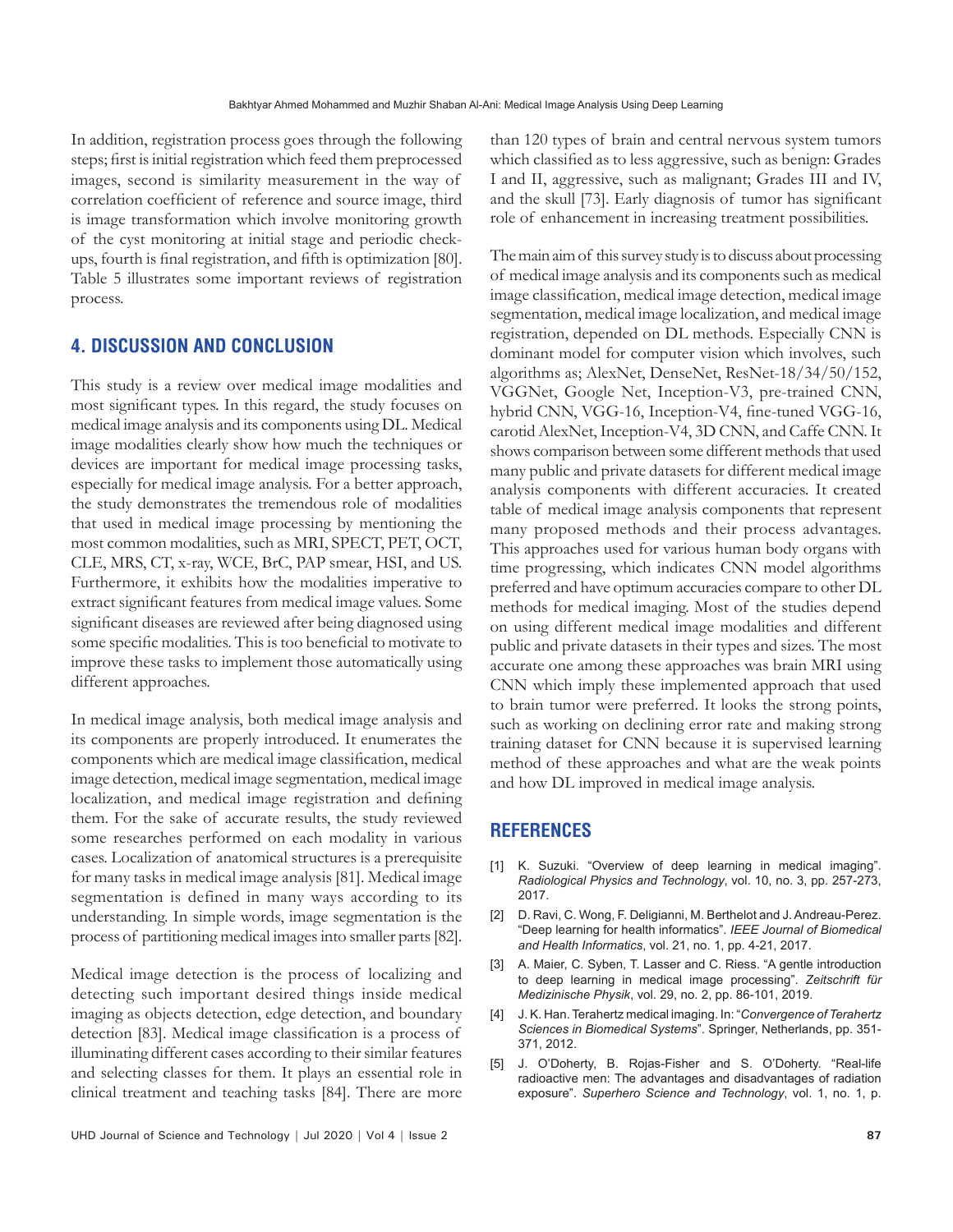2928, 2018.

- [6] A. S. Lundervold and A. Lundervold. "An overview of deep learning in medical imaging focusing on MRI". *Zeitschrift für Medizinische Physik*, vol. 29, no. 2, pp. 102-127, 2019.
- [7] A. Eklund, P. Dufort, D. Forsberg and S. M. LaConte. "Medical image processing on the GPU-past, present and future". *Medical Image Analysis*, vol. 17, no. 8, pp. 1073-1094, 2013.
- [8] D. Shen, G. Wu and H. Suk. "Deep learning in medical image analysis". *Review in Advance*, vol. 19, pp. 221-248, 2017.
- [9] A. Mitra, P. S. Banerjee, S, Roy, S. Roy and S. K. Setua. "The region of interest localization for glaucoma analysis from retinal fundus image using deep learning". *Computer Methods and Programs in Biomedicine*, vol. 165, pp. 25-35, 2018.
- [10] G. Urban, P. Tripathi, T. Alkayali, M. Mittal, F. Jalali, W. Karnes and P. Baldi. "Deep learning localizes and identifies polyps in real time with 96% accuracy in screening colonoscopy". *Gastroenterology*, vol. 155, no. 4, pp. 1069-1078.e8, 2018.
- [11] N. Banerjee, R. Sathish and D. Sheet. "Deep neural architecture for localization and tracking of surgical tools in cataract surgery". *Computer Aided Intervention and Diagnostics in Clinical and Medical Images*, vol. 31, pp. 31-38, 2019.
- [12] Y. Zheng, D. Liu, B. Georgescu, D. Xu and D. Comaniciu. "*Deep Learning Based Automatic Segmentation of Pathological Kidney in CT: Local Versus Global Image Context*". Springer, Cham, Switzerland, pp. 241-255, 2017.
- [13] M. Berahim, N. A. Samsudin and S. S. Nathan. "A review: Image analysis techniques to improve labeling accuracy of medical image classification". *Advances in Intelligent Systems and Computing*, vol. 700, pp. 1-11, 2018.
- [14] M. A. El-Sayed, Y. A. Estaitia and M. A. Khafagy. "Automated edge detection using convolutional neural network". *International Journal of Advanced Computer Science and Applications*, vol. 4, no. 10, p. 11, 2013.
- [15] M. Havaei, A. Davy, D. Warde-Farley, A. Biard, A. Courville, Y. Bengio, C. Pal, P. M. Jodoin and H. Larochelle. "Brain tumor segmentation with deep neural networks". *Medical Image Analysis*, vol. 35, pp. 18-31, 2017.
- [16] S. Kumar, A. Negi, J. N. Singh, H. Verman. "A Deep Learning for Brain Tumor MRI Images Semantic Segmentation using FCN". In: *2018 4th International Conference on Computing Communication and Automation*, Greater Noida, India, India, 14-15 Dec 2018, 2018.
- [17] M. K. Abd-Ellah, A. I. Awad, A. A. M. Khalafd and H. F. A. Hamed. "A review on brain tumor diagnosis from MRI images: Practical implications, key achievements, and lessons learned". *Magnetic Resonance Imaging*, vol. 61, pp. 300-318, 2019.
- [18] R. P. M. Krishnammal and S. Selvakumar. "Convolutional Neural Network based Image Classification and Detection of Abnormalities in MRI Brain Images". In: *2019 International Conference on Communication and Signal Processing*, Chennai, India, India, 4-6 April, 2019.
- [19] H. H. Sultan, N. M. Salem and W. Al-Atabany. "Multi-Classification of Brain Tumor Images Using Deep Neural Network". *IEEE Access*, vol. 1, pp. 1-11, 2019.
- [20] K. Kushibar, S. Valverde, S. Gonzalez-Villa, J. Bernal, M. Cabezas, A. Oliver and X. Liado. "Automated sub-cortical brain structure segmentation combining spatial and deep convolutional features". *Medical Image Analysis*, vol. 48, pp. 177-186, 2018.
- [21] F. Guo, M. Ng, M. Goubran, S. E. Petersen, S. K. Piechnik, S. N. Bauerd and G. Wright. "Improving cardiac MRI convolutional neural

network segmentation on small training datasets and dataset shift: A continuous kernel cut approach". *Medical Image Analysis,* vol. 61, p. 101636, 2020.

- [22] A. Bidani, M. S. Gouider and C. M. Traviesco-Gonzalez. "Dementia Detection and Classification from MRI Images Using Deep Neural Networks and Transfer Learning". In: *International Work-Conference on Artificial Neural Networks IWANN 2019*, vol. 11506, pp. 925-933, 2019.
- [23] H. N. G. Geok, M. Kerzel, J. Mehnert, A. May and S. Wermter. "Classification of MRI Migraine Medical Data Using 3D Convolutional Neural Network". *ICANN 2018*, vol. 11141, pp. 300- 309, 2018.
- [24] Z. J. Islam and Y. Yanging. "A novel deep learning based multiclass classification method for Alzheimer's disease detection using brain MRI data. In: *International Conference*, BI 2017, Beijing, China, November 16-18, 2017, Beijing, China, 2017.
- [25] S. Goswami and L. K. P. Bhaiya. "Brain Tumor Detection Using Unsupervised Learning Based Neural Network". In: *2013 International Conference on Communication Systems and Network Technologies*, Gwalior, India, 6-8 April 2013.
- [26] H. S. A. Pardakhti. "Age prediction based on brain MRI image: A survey". *Journal of Medical Systems*, vol. 43(8), p. 279, 2019.
- [27] H. Mohsen, A. E. S. A. El-Dahshan, E. S. M. El-Horbaty, A. B. M. Salem. "Classification using deep learning neural networks for brain tumors". *Future Computing and Informatics Journal*, vol. 3, no. 1, pp. 68-71, 2018.
- [28] R. Alkadi, F. Taher, A. El-Baz and N. Werghi. "A deep learningbased approach for the detection and localization of prostate cancer in T2 magnetic resonance images". *Journal of Digital Imaging*, vol. 32, no. 12, pp. 793-807, 2018.
- [29] M. Talo, U. B. Baloglu, O. Yildirim and U. R. Acharya. "Application of deep transfer learning for automated brain abnormality classification using MR images". *Cognitive Systems Research*, vol. 54, pp. 176-188, 2018.
- [30] L. Aghaghazvini, P. Pirouzi, H. Sharifian, N. Yazdani, S. Kooraki, A. Ghadiri and M. Assadi. "3T magnetic resonance spectroscopy as a powerful diagnostic modality for assessment of thyroid nodules". *SciELO Analytics*, vol. 62, no. 5, pp. 2359-4292, 2018.
- [31] A. Elangovan and T. Jeyaseelan. "Medical Imaging Modalities: A Survey. In: "*2016 International Conference on Emerging Trends in Engineering, Technology and Science*". Pudukkottai, India, 24-26 Feb, 2016.
- [32] Y. Song, S. Zheng, L. Li, X. Zhang, X. Zhang, Z. Huang, J. Chen, H. Zhao, Y. Jie, R. Wang, Y. Chong, J. Shen and Y. Yang. "*Deep learning Enables Accurate Diagnosis of Novel Coronavirus*  (*COVID-19*) *with CT images*". medRxiv, 2020.
- [33] J. Men, Y. Huang, J. Solanki, X. Zeng, A. Alex, J. Jerwick, Z. Zhang, R. E. Tanzi, A. Li and C. Zhou. "Optical coherence tomography for brain imaging and developmental biology". *IEEE Journal of Selected Topics in Quantum Electronics*, vol. 22, no. 4, p. 6803213, 2016.
- [34] L. Ngo, G. Yih, S. Ji and J. H. Han. "A Study on Automated Segmentation of Retinal Layers in Optical Coherence Tomography Images. In: 2016 4<sup>th</sup> International Winter Conference on Brain-*Computer Interface* (*BCI*). Yongpyong, South Korea, 22-24 Feb, 2016.
- [35] L. Moraru, C. D. Obreja, N. Dey and A. S. Ashour. *Dempster-Shafer Fusion for Effective Retinal Vessels Diameter Measurement*. Elsevier, Amsterdam, Netherlands, pp. 149-160, 2018.
- [36] J. Sun, C. Wan, J. Cheng, F. Yu and J. Liu. "Retinal Image Quality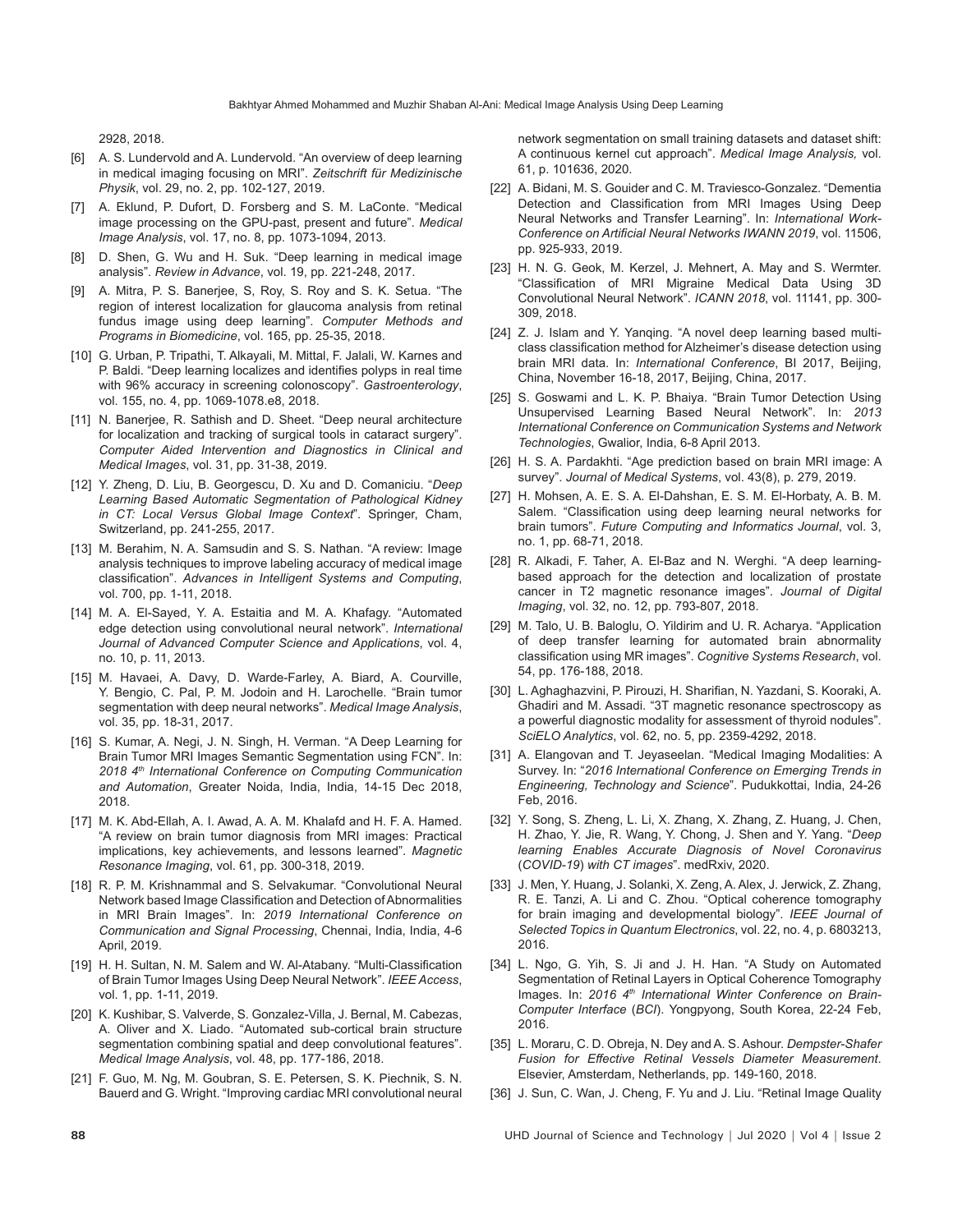Classification using Fine-Tuned CNN. In: *OMIA 2017, FIFI 2017: Fetal, Infant and Ophthalmic Medical Image Analysis*". vol. 10554. Springer, Berlin, Germany, pp. 126-133, 2017.

- [37] Y. Song, J. Z. Cheng, D. Ni, S. Chen, B. Lei and T. Wang. "Segmenting Overlapping Cervical Cell in Pap Smear Images. In: *2016 IEEE 13th International Symposium on Biomedical Imaging* (*ISBI*), Prague, Czech Republic, 13-16 April, 2016.
- [38] L. D. Nguyen, D. Lin, Z. Lin and J. Cao. "Deep CNNs for Microscopic Image Classification by Exploiting Transfer Learning and Feature Concatenation. In: *2018 IEEE International Symposium on Circuits and Systems* (*ISCAS*), Florence, Italy, 27-30 May 2018.
- [39] S. Dey, D.N. Tibarewala, S. P. Maity and A. Barui. "A*utomated Detection of Early Oral Cancer Trends in Habitual Smokers*. Elsevier, Amsterdam, Netherlands, pp. 83-107, 2018.
- [40] M. Izadyyazdanabadi, E. Belykh, M. Mooney, N. Martirosyan, J. Eschbacher, P. Nakaji, M. C. Preul and Y. Yang. "Convolutional neural networks: Ensemble modeling, fine-tuning and unsupervised semantic localization for neurosurgical CLE images". *The Journal of Visual Communication and Image Representation*, vol. 1, pp. 10-20, 2018.
- [41] L. Lan, C. Ye, C. Wang and S. Zhou. "Deep convolutional neural networks for WCE abnormality detection: CNN architecture, region proposal and transfer learning". *IEEE Access*, vol. 7, pp. 30017- 30032, 2019.
- [42] A. H. Shahin, A. Kamal and M. A. Elattar. "Deep Ensemble Learning for Skin Lesion Classification from Dermoscopic Images". In: *2018 9th Cairo International Biomedical Engineering Conference*, Cairo, Egypt, Egypt, 20-22 Dec. 2018.
- [43] S. V. Georgakopoulos, K. Kottari, K. Delibasis, V. P. Plagianakos and I. Maglogiannis. "Improving the performance of convolutional neural network for skin image classification using the response of image analysis filters". *Neural Computing and Applications*, vol. 31, no. 6, pp. 1805-1822, 2019.
- [44] G. Murtaza, L. Shuib, A. W. A. Wahab, G. Mujtaba, H. F. Nweke, M. A. Al-Garadi, F. Zulfiqar, G. Raza and N. A. Azmi. "Deep learning-based breast cancer classification through medical imaging modalities: State of the art and research challenges". *Artificial Intelligence Review*, 53, pp. 1-66, 2019.
- [45] Y. Li, J. Wu and Q. S. Wu. "Classification of breast cancer histology images using multi-size and discriminative patches based on deep learning. *IEEE Access*, vol. 7, pp. 21400-21408, 2019.
- [46] A. M. Ahmad, G. Muhammad and J. F. Miller. "Breast Cancer Detection Using Cartesian Genetic Programming evolved Artificial Neural Networks. In: *GECCO '12 Proceedings of the 14th Annual Conference on Genetic and Evolutionary Computation*, Philadelphia, Pennsylvania, USA, July 07-11, 2012.
- [47] P. R. Jeyaraj E. R. S. Nadar. "Computer-assisted medical image classification for early diagnosis of oral cancer employing deep learning algorithm". *Journal of Cancer Research and Clinical Oncology*, vol. 145, no. 4, pp. 829-837, 2019.
- [48] R. Wei, F. Zhou, B. Liu, X. Bai, D. Fu, Y. Li and B. Liang. "Convolutional neural network (CNN) based three dimensional tumor localization using single X-ray projection". *IEEE Access*, vol. 7, pp. 37026-37038, 2019.
- [49] Z. Lai and H. F. Deng. "Medical image classification based on deep features extracted by deep model and statistic feature fusion with multilayer perceptron". *Computational Intelligence and Neuroscience*, vol. 2018, pp. 1-13, 2018.
- [50] G. Litjens, T. Kooi, B. E. Bejnordi, A. A. A. Setio, F. Ciompi, M. Ghafoorian, J. A. W. V. Laak, B. Van Ginneken and C. S. Diagnostic.

"A survey on deep learning in medical image analysis". *Medical Image Analysis*, vol. 42, pp. 60-88, 2017.

- [51] K. C. L. Wong, T. Syeda-Mahmood and M. Moradi. "Building medical image classifiers with very limited data using segmentation networks". *Medical Image Analysis*, vol. 49, pp. 105-116, 2018
- [52] N. T. Member, J. Y. Shin, S. R. Gurudu, R. T. Hurst, C. Kendall, M. Gotway and J. Liang. "Convolutional neural networks for medical image analysis: Full training or fine tuning". *IEEE Transactions on Medical Imaging*, vol. 35, no. 5, pp. 1299-1312, 2016.
- [53] J. Ker, L. Wang, J. Rao and T. Lim. "Deep learning applications in medical image analysis". *IEEE Access*, vol. 6, pp. 9375-9389, 2017.
- [54] K. U. Rani. "Analysis of heart diseases dataset using neural network approach". *International Journal of Data Mining and Knowledge Management Process*, vol. 1, no. 5, pp. 1-8, 2011.
- [55] R. Yamashita, M. Nishio, R. K. G. Do and K. Togashi. "Convolutional neural networks: an overview and application in radiology". *Insights into Imaging*, vol. 9, no. 4, pp. 611-629, 2018.
- [56] A. D. Ruvalcaba-Cardenas, T. Scolery and G. Day. "Object classification using deep learning on extremely low-resolution time-of-flight data". In: *2018 Digital Image Computing: Techniques and Applications* (*DICTA*), Canberra, Australia, Australia, 10-13 Dec 2018.
- [57] E. Ahn, A. Kumar, M. Fulham, D. Feng and J. Kim. "Convolutional sparse kernel network for unsupervised medical image analysis". *Medical Image Analysis*, vol. 56, pp. 140-151, 2019.
- [58] Z. Wu, S. Zhao, Y. Peng, X. He, X. Zhao, K. Huang, X. Wu, W. Fan, F. Li, M. Chen, J. Li, W. Huang, X. Chen and Y. Li. "Studies on different CNN algorithms for face skin disease classification based on clinical images". *IEEE Access*, vol. 7, pp. 66505-66511, 2019.
- [59] F. Altaf, S. M. S. Islam, N. Akhtar and N. K. Janjua. "Going deep in medical image analysis: Concepts, methods, challenges and future directions". *IEEE Access*, vol. 7, pp. 99540-99572, 2019.
- [60] K. M. Hosny, M. A. Kassem and M. M. Foaud. "Classification of skin lesions using transfer learning and augmentation with Alexnet". *PLoS One*, vol. 14, no. 5, p. e0217293, 2019.
- [61] J. Arevalo, F. A. Gonzalez, R. R. Pollan, J. L. Oliveira and M. A. G. Lopez. "Convolutional neural networks for mammography mass lesion classification". In: *2015 37th Annual International Conference of the IEEE Engineering in Medicine and Biology Society* (*EMBC*), Milan, Italy, 25-29 Aug 2015.
- [62] M. F. B. Othman, N. B. Abdullah and N. F. Kamal. "MRI Brain Classification Using Support Vector Machine. In: 2011 4th *International Conference on Modeling, Simulation and Applied Optimization*, Kuala Lumpur, Malaysia, 19-21 April 2011.
- [63] S. H. Shirazi, S. Naz, M. I. Razzak, A. I. Umar and A. Zaib. "*Automated Pathology Image Analysis*". Elsevier, Pakistan, pp. 13- 29, 2018.
- [64] N. C. Ouseph and K. Shruti. "A reliable method for brain tumor detection using cnn technique". *IOSR Journal of Electrical and Electronics Engineering*, vol. 1. pp. 64-68, 2017.
- [65] A. Srivastava, S. Sengupta, S. J. Kang, K. Kant, M. Khan, S. A. Ali, S. R. Moore, B. C. Amadi, P. Kelly, S. Syed and D. E. Brown. "Deep Learning for Detecting Diseases in Gastrointestinal Biopsy Images. In: *2019 Systems and Information Engineering Design Symposium* (*SIEDS*), Charlottesville, VA, USA, USA, 26-26 April 2019.
- [66] R. M. Summers. "*Deep Learning and Computer-Aided Diagnosis for Medical Image Processing: A Personal Perspective*". Springer International Publishing, Switzerland, pp. 3-10, 2017.
- UHD Journal of Science and Technology | Jul 2020 | Vol 4 | Issue 2 **89**